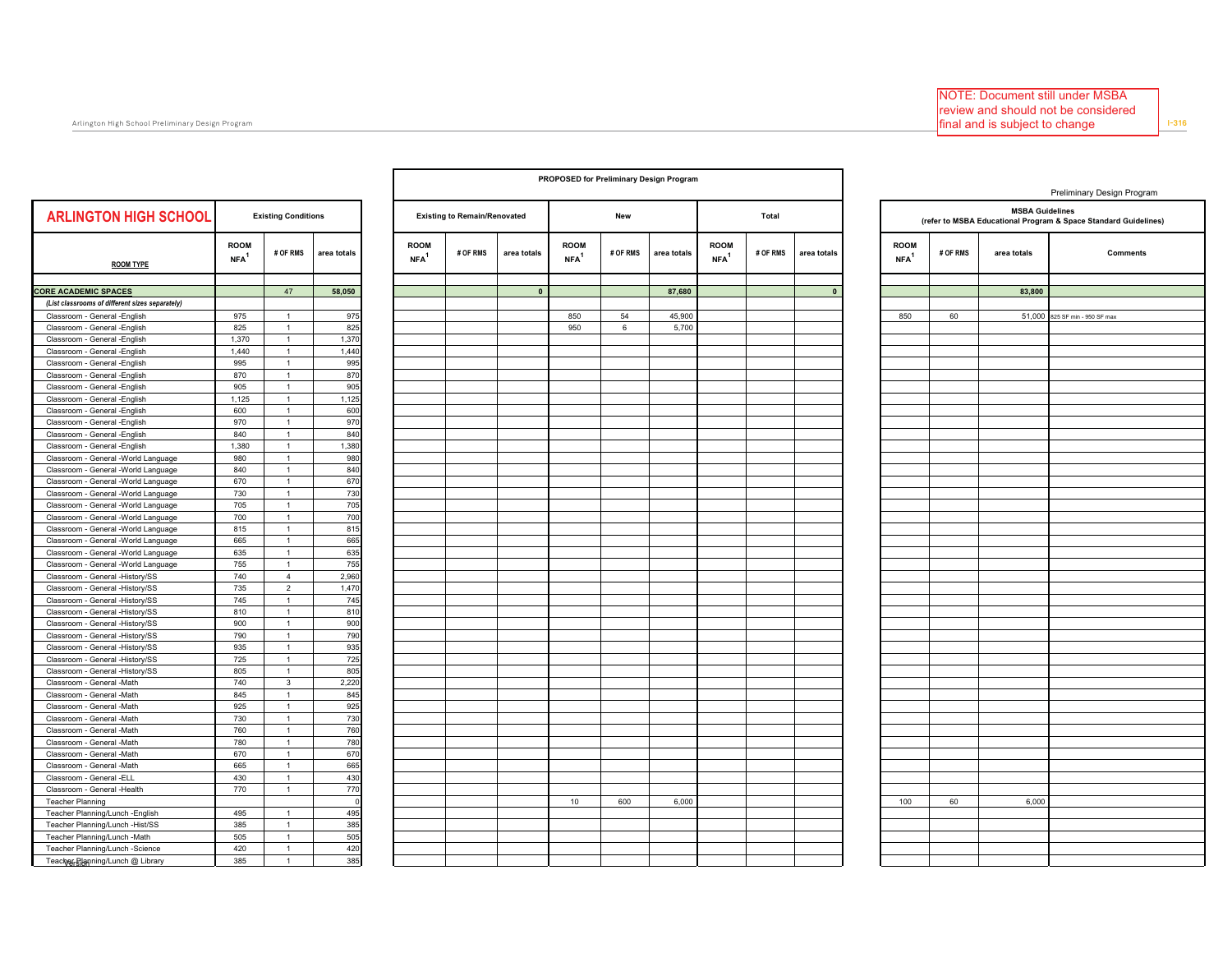$\overline{\phantom{0}}$ 

| <b>ARLINGTON HIGH SCHOOL</b><br><b>Existing Conditions</b><br><b>Existing to Remain/Renovated</b><br>Total<br>New<br><b>ROOM</b><br><b>ROOM</b><br><b>ROOM</b><br><b>ROOM</b><br># OF RMS<br># OF RMS<br># OF RMS<br># OF RMS<br>area totals<br>area totals<br>area totals<br>NFA <sup>1</sup><br>NFA <sup>1</sup><br>NFA <sup>1</sup><br>NFA <sup>1</sup><br><b>ROOM TYPE</b><br>205<br>205<br>Science Dept Office<br>$\overline{1}$<br>$\mathbf{1}$<br>200<br>Math Dept Office<br>200<br>300<br>300<br>$\mathbf{1}$<br>English Dept Office<br>$\overline{1}$<br>185<br>World Language Dept Office<br>185<br>Small Group Seminar (20-30 seats)<br>500<br>$\overline{4}$<br>2,000<br>215<br>215<br>Math Small Group<br>$\mathbf{1}$<br>$\overline{1}$<br>Science Seminar Room<br>390<br>390<br>$\overline{2}$<br>2,280<br>$17\,$<br>Science Classroom / Lab<br>1,140<br>1,440<br>24,480<br>$\mathbf{1}$<br>1,395<br>Science Classroom / Lab<br>1,395<br>$\overline{2}$<br>2,060<br>Science Classroom / Lab<br>1,030<br>$\overline{2}$<br>2,090<br>Science Classroom / Lab<br>1,045<br>1,085<br>Science Classroom / Lab<br>1,085<br>$\mathbf{1}$<br>Science Classroom / Lab<br>$\mathbf{1}$<br>1,495<br>1,495<br>1,040<br>Science Classroom / Lab<br>1,040<br>$\mathbf{1}$<br>Science Classroom / Lab<br>$\mathbf{1}$<br>890<br>890<br>820<br>Science Classroom<br>820<br>$\mathbf{1}$<br>220<br>3,400<br>Prep Room<br>220<br>$\mathbf{1}$<br>200<br>$17\,$<br>145<br>145<br>$\mathbf{1}$<br>Prep Room<br>$\mathbf{1}$<br>160<br>Prep Room<br>160<br>285<br>Prep Room<br>285<br>$\mathbf{1}$<br>365<br>365<br>$\mathbf{1}$<br>Prep Room<br>350<br>350<br>$\mathbf{1}$<br>Prep Room<br>$\mathbf{1}$<br>165<br>Prep Room<br>165<br>$\mathbf{1}$<br>140<br>140<br>Prep Room<br>260<br>260<br>$\mathbf{1}$<br>Prep Room<br>$\mathbf{1}$<br>85<br>200<br>Central Chemical Storage Rm<br>85<br>200<br>$\mathbf{1}$<br>310<br>English Dept Book Storage<br>310<br>$\mathbf{1}$<br><b>SPECIAL EDUCATION</b><br>28,220<br>$\pmb{0}$<br>48,170<br>(List classrooms of different sizes separately)<br>Self-Contained SPED<br>Self-Contained SPED Toilet<br>Resource Room<br>Small Group Room<br>710<br>$\overline{2}$<br>Reach Program Classroom<br>710<br>$\mathbf{1}$<br>850<br>1,700<br>295<br>$\mathbf 2$<br>800<br>Reach Program Small Group<br>295<br>$\mathbf{1}$<br>400<br>$\overline{1}$<br>140<br>$\overline{1}$<br>250<br>Reach Program Quiet Room<br>140<br>250<br>$\mathbf{1}$<br>150<br>$\mathbf{1}$<br>250<br>Social Worker<br>150<br>250<br>150<br>150<br>Speech & Language Pathologist<br>150<br>$\mathbf{1}$<br>150<br>$\mathbf{1}$<br>$\mathbf{1}$<br>850<br>Compass Program -Subsep Classrm -HS<br>850<br>Expanding existing<br>program that is at the<br>elementary and middle<br>Compass Program -Subsep Classrm -18-22<br>850<br>850<br>$\mathbf{1}$<br>school grades to serve the<br>Compass Program - Life Skills<br>1,200<br>$\mathbf{1}$<br>1,200<br>HS & 18-22 population.<br>Compass Program - Sm Group/Assessment<br>400<br>$\mathbf{1}$<br>400<br>700<br>$\overline{2}$<br>1,700<br>Summit Program Classroom<br>700<br>$\mathbf{1}$<br>850<br>525<br>525<br>Summit Program Classroom<br>$\mathbf{1}$<br>250<br>Summit Program Quiet Room<br>$\Omega$<br>250<br>$\mathbf{1}$ |  |     |  |  |  |  |             |
|------------------------------------------------------------------------------------------------------------------------------------------------------------------------------------------------------------------------------------------------------------------------------------------------------------------------------------------------------------------------------------------------------------------------------------------------------------------------------------------------------------------------------------------------------------------------------------------------------------------------------------------------------------------------------------------------------------------------------------------------------------------------------------------------------------------------------------------------------------------------------------------------------------------------------------------------------------------------------------------------------------------------------------------------------------------------------------------------------------------------------------------------------------------------------------------------------------------------------------------------------------------------------------------------------------------------------------------------------------------------------------------------------------------------------------------------------------------------------------------------------------------------------------------------------------------------------------------------------------------------------------------------------------------------------------------------------------------------------------------------------------------------------------------------------------------------------------------------------------------------------------------------------------------------------------------------------------------------------------------------------------------------------------------------------------------------------------------------------------------------------------------------------------------------------------------------------------------------------------------------------------------------------------------------------------------------------------------------------------------------------------------------------------------------------------------------------------------------------------------------------------------------------------------------------------------------------------------------------------------------------------------------------------------------------------------------------------------------------------------------------------------------------------------------------------------------------------------------------------------------------------------------------------------------------------------------------------------------------------------------------------------------------------------------------------------------------------------------------------------------------------------------------------------------------------------------------------------------------------------------------------------------------------------------|--|-----|--|--|--|--|-------------|
|                                                                                                                                                                                                                                                                                                                                                                                                                                                                                                                                                                                                                                                                                                                                                                                                                                                                                                                                                                                                                                                                                                                                                                                                                                                                                                                                                                                                                                                                                                                                                                                                                                                                                                                                                                                                                                                                                                                                                                                                                                                                                                                                                                                                                                                                                                                                                                                                                                                                                                                                                                                                                                                                                                                                                                                                                                                                                                                                                                                                                                                                                                                                                                                                                                                                                                |  |     |  |  |  |  |             |
|                                                                                                                                                                                                                                                                                                                                                                                                                                                                                                                                                                                                                                                                                                                                                                                                                                                                                                                                                                                                                                                                                                                                                                                                                                                                                                                                                                                                                                                                                                                                                                                                                                                                                                                                                                                                                                                                                                                                                                                                                                                                                                                                                                                                                                                                                                                                                                                                                                                                                                                                                                                                                                                                                                                                                                                                                                                                                                                                                                                                                                                                                                                                                                                                                                                                                                |  |     |  |  |  |  | area totals |
|                                                                                                                                                                                                                                                                                                                                                                                                                                                                                                                                                                                                                                                                                                                                                                                                                                                                                                                                                                                                                                                                                                                                                                                                                                                                                                                                                                                                                                                                                                                                                                                                                                                                                                                                                                                                                                                                                                                                                                                                                                                                                                                                                                                                                                                                                                                                                                                                                                                                                                                                                                                                                                                                                                                                                                                                                                                                                                                                                                                                                                                                                                                                                                                                                                                                                                |  |     |  |  |  |  |             |
|                                                                                                                                                                                                                                                                                                                                                                                                                                                                                                                                                                                                                                                                                                                                                                                                                                                                                                                                                                                                                                                                                                                                                                                                                                                                                                                                                                                                                                                                                                                                                                                                                                                                                                                                                                                                                                                                                                                                                                                                                                                                                                                                                                                                                                                                                                                                                                                                                                                                                                                                                                                                                                                                                                                                                                                                                                                                                                                                                                                                                                                                                                                                                                                                                                                                                                |  |     |  |  |  |  |             |
|                                                                                                                                                                                                                                                                                                                                                                                                                                                                                                                                                                                                                                                                                                                                                                                                                                                                                                                                                                                                                                                                                                                                                                                                                                                                                                                                                                                                                                                                                                                                                                                                                                                                                                                                                                                                                                                                                                                                                                                                                                                                                                                                                                                                                                                                                                                                                                                                                                                                                                                                                                                                                                                                                                                                                                                                                                                                                                                                                                                                                                                                                                                                                                                                                                                                                                |  |     |  |  |  |  |             |
|                                                                                                                                                                                                                                                                                                                                                                                                                                                                                                                                                                                                                                                                                                                                                                                                                                                                                                                                                                                                                                                                                                                                                                                                                                                                                                                                                                                                                                                                                                                                                                                                                                                                                                                                                                                                                                                                                                                                                                                                                                                                                                                                                                                                                                                                                                                                                                                                                                                                                                                                                                                                                                                                                                                                                                                                                                                                                                                                                                                                                                                                                                                                                                                                                                                                                                |  |     |  |  |  |  |             |
|                                                                                                                                                                                                                                                                                                                                                                                                                                                                                                                                                                                                                                                                                                                                                                                                                                                                                                                                                                                                                                                                                                                                                                                                                                                                                                                                                                                                                                                                                                                                                                                                                                                                                                                                                                                                                                                                                                                                                                                                                                                                                                                                                                                                                                                                                                                                                                                                                                                                                                                                                                                                                                                                                                                                                                                                                                                                                                                                                                                                                                                                                                                                                                                                                                                                                                |  |     |  |  |  |  |             |
|                                                                                                                                                                                                                                                                                                                                                                                                                                                                                                                                                                                                                                                                                                                                                                                                                                                                                                                                                                                                                                                                                                                                                                                                                                                                                                                                                                                                                                                                                                                                                                                                                                                                                                                                                                                                                                                                                                                                                                                                                                                                                                                                                                                                                                                                                                                                                                                                                                                                                                                                                                                                                                                                                                                                                                                                                                                                                                                                                                                                                                                                                                                                                                                                                                                                                                |  |     |  |  |  |  |             |
|                                                                                                                                                                                                                                                                                                                                                                                                                                                                                                                                                                                                                                                                                                                                                                                                                                                                                                                                                                                                                                                                                                                                                                                                                                                                                                                                                                                                                                                                                                                                                                                                                                                                                                                                                                                                                                                                                                                                                                                                                                                                                                                                                                                                                                                                                                                                                                                                                                                                                                                                                                                                                                                                                                                                                                                                                                                                                                                                                                                                                                                                                                                                                                                                                                                                                                |  |     |  |  |  |  |             |
|                                                                                                                                                                                                                                                                                                                                                                                                                                                                                                                                                                                                                                                                                                                                                                                                                                                                                                                                                                                                                                                                                                                                                                                                                                                                                                                                                                                                                                                                                                                                                                                                                                                                                                                                                                                                                                                                                                                                                                                                                                                                                                                                                                                                                                                                                                                                                                                                                                                                                                                                                                                                                                                                                                                                                                                                                                                                                                                                                                                                                                                                                                                                                                                                                                                                                                |  |     |  |  |  |  |             |
|                                                                                                                                                                                                                                                                                                                                                                                                                                                                                                                                                                                                                                                                                                                                                                                                                                                                                                                                                                                                                                                                                                                                                                                                                                                                                                                                                                                                                                                                                                                                                                                                                                                                                                                                                                                                                                                                                                                                                                                                                                                                                                                                                                                                                                                                                                                                                                                                                                                                                                                                                                                                                                                                                                                                                                                                                                                                                                                                                                                                                                                                                                                                                                                                                                                                                                |  |     |  |  |  |  |             |
|                                                                                                                                                                                                                                                                                                                                                                                                                                                                                                                                                                                                                                                                                                                                                                                                                                                                                                                                                                                                                                                                                                                                                                                                                                                                                                                                                                                                                                                                                                                                                                                                                                                                                                                                                                                                                                                                                                                                                                                                                                                                                                                                                                                                                                                                                                                                                                                                                                                                                                                                                                                                                                                                                                                                                                                                                                                                                                                                                                                                                                                                                                                                                                                                                                                                                                |  |     |  |  |  |  |             |
|                                                                                                                                                                                                                                                                                                                                                                                                                                                                                                                                                                                                                                                                                                                                                                                                                                                                                                                                                                                                                                                                                                                                                                                                                                                                                                                                                                                                                                                                                                                                                                                                                                                                                                                                                                                                                                                                                                                                                                                                                                                                                                                                                                                                                                                                                                                                                                                                                                                                                                                                                                                                                                                                                                                                                                                                                                                                                                                                                                                                                                                                                                                                                                                                                                                                                                |  |     |  |  |  |  |             |
|                                                                                                                                                                                                                                                                                                                                                                                                                                                                                                                                                                                                                                                                                                                                                                                                                                                                                                                                                                                                                                                                                                                                                                                                                                                                                                                                                                                                                                                                                                                                                                                                                                                                                                                                                                                                                                                                                                                                                                                                                                                                                                                                                                                                                                                                                                                                                                                                                                                                                                                                                                                                                                                                                                                                                                                                                                                                                                                                                                                                                                                                                                                                                                                                                                                                                                |  |     |  |  |  |  |             |
|                                                                                                                                                                                                                                                                                                                                                                                                                                                                                                                                                                                                                                                                                                                                                                                                                                                                                                                                                                                                                                                                                                                                                                                                                                                                                                                                                                                                                                                                                                                                                                                                                                                                                                                                                                                                                                                                                                                                                                                                                                                                                                                                                                                                                                                                                                                                                                                                                                                                                                                                                                                                                                                                                                                                                                                                                                                                                                                                                                                                                                                                                                                                                                                                                                                                                                |  |     |  |  |  |  |             |
|                                                                                                                                                                                                                                                                                                                                                                                                                                                                                                                                                                                                                                                                                                                                                                                                                                                                                                                                                                                                                                                                                                                                                                                                                                                                                                                                                                                                                                                                                                                                                                                                                                                                                                                                                                                                                                                                                                                                                                                                                                                                                                                                                                                                                                                                                                                                                                                                                                                                                                                                                                                                                                                                                                                                                                                                                                                                                                                                                                                                                                                                                                                                                                                                                                                                                                |  |     |  |  |  |  |             |
|                                                                                                                                                                                                                                                                                                                                                                                                                                                                                                                                                                                                                                                                                                                                                                                                                                                                                                                                                                                                                                                                                                                                                                                                                                                                                                                                                                                                                                                                                                                                                                                                                                                                                                                                                                                                                                                                                                                                                                                                                                                                                                                                                                                                                                                                                                                                                                                                                                                                                                                                                                                                                                                                                                                                                                                                                                                                                                                                                                                                                                                                                                                                                                                                                                                                                                |  |     |  |  |  |  |             |
|                                                                                                                                                                                                                                                                                                                                                                                                                                                                                                                                                                                                                                                                                                                                                                                                                                                                                                                                                                                                                                                                                                                                                                                                                                                                                                                                                                                                                                                                                                                                                                                                                                                                                                                                                                                                                                                                                                                                                                                                                                                                                                                                                                                                                                                                                                                                                                                                                                                                                                                                                                                                                                                                                                                                                                                                                                                                                                                                                                                                                                                                                                                                                                                                                                                                                                |  |     |  |  |  |  |             |
|                                                                                                                                                                                                                                                                                                                                                                                                                                                                                                                                                                                                                                                                                                                                                                                                                                                                                                                                                                                                                                                                                                                                                                                                                                                                                                                                                                                                                                                                                                                                                                                                                                                                                                                                                                                                                                                                                                                                                                                                                                                                                                                                                                                                                                                                                                                                                                                                                                                                                                                                                                                                                                                                                                                                                                                                                                                                                                                                                                                                                                                                                                                                                                                                                                                                                                |  |     |  |  |  |  |             |
|                                                                                                                                                                                                                                                                                                                                                                                                                                                                                                                                                                                                                                                                                                                                                                                                                                                                                                                                                                                                                                                                                                                                                                                                                                                                                                                                                                                                                                                                                                                                                                                                                                                                                                                                                                                                                                                                                                                                                                                                                                                                                                                                                                                                                                                                                                                                                                                                                                                                                                                                                                                                                                                                                                                                                                                                                                                                                                                                                                                                                                                                                                                                                                                                                                                                                                |  |     |  |  |  |  |             |
|                                                                                                                                                                                                                                                                                                                                                                                                                                                                                                                                                                                                                                                                                                                                                                                                                                                                                                                                                                                                                                                                                                                                                                                                                                                                                                                                                                                                                                                                                                                                                                                                                                                                                                                                                                                                                                                                                                                                                                                                                                                                                                                                                                                                                                                                                                                                                                                                                                                                                                                                                                                                                                                                                                                                                                                                                                                                                                                                                                                                                                                                                                                                                                                                                                                                                                |  |     |  |  |  |  |             |
|                                                                                                                                                                                                                                                                                                                                                                                                                                                                                                                                                                                                                                                                                                                                                                                                                                                                                                                                                                                                                                                                                                                                                                                                                                                                                                                                                                                                                                                                                                                                                                                                                                                                                                                                                                                                                                                                                                                                                                                                                                                                                                                                                                                                                                                                                                                                                                                                                                                                                                                                                                                                                                                                                                                                                                                                                                                                                                                                                                                                                                                                                                                                                                                                                                                                                                |  |     |  |  |  |  |             |
|                                                                                                                                                                                                                                                                                                                                                                                                                                                                                                                                                                                                                                                                                                                                                                                                                                                                                                                                                                                                                                                                                                                                                                                                                                                                                                                                                                                                                                                                                                                                                                                                                                                                                                                                                                                                                                                                                                                                                                                                                                                                                                                                                                                                                                                                                                                                                                                                                                                                                                                                                                                                                                                                                                                                                                                                                                                                                                                                                                                                                                                                                                                                                                                                                                                                                                |  |     |  |  |  |  |             |
|                                                                                                                                                                                                                                                                                                                                                                                                                                                                                                                                                                                                                                                                                                                                                                                                                                                                                                                                                                                                                                                                                                                                                                                                                                                                                                                                                                                                                                                                                                                                                                                                                                                                                                                                                                                                                                                                                                                                                                                                                                                                                                                                                                                                                                                                                                                                                                                                                                                                                                                                                                                                                                                                                                                                                                                                                                                                                                                                                                                                                                                                                                                                                                                                                                                                                                |  |     |  |  |  |  |             |
|                                                                                                                                                                                                                                                                                                                                                                                                                                                                                                                                                                                                                                                                                                                                                                                                                                                                                                                                                                                                                                                                                                                                                                                                                                                                                                                                                                                                                                                                                                                                                                                                                                                                                                                                                                                                                                                                                                                                                                                                                                                                                                                                                                                                                                                                                                                                                                                                                                                                                                                                                                                                                                                                                                                                                                                                                                                                                                                                                                                                                                                                                                                                                                                                                                                                                                |  |     |  |  |  |  |             |
|                                                                                                                                                                                                                                                                                                                                                                                                                                                                                                                                                                                                                                                                                                                                                                                                                                                                                                                                                                                                                                                                                                                                                                                                                                                                                                                                                                                                                                                                                                                                                                                                                                                                                                                                                                                                                                                                                                                                                                                                                                                                                                                                                                                                                                                                                                                                                                                                                                                                                                                                                                                                                                                                                                                                                                                                                                                                                                                                                                                                                                                                                                                                                                                                                                                                                                |  |     |  |  |  |  |             |
|                                                                                                                                                                                                                                                                                                                                                                                                                                                                                                                                                                                                                                                                                                                                                                                                                                                                                                                                                                                                                                                                                                                                                                                                                                                                                                                                                                                                                                                                                                                                                                                                                                                                                                                                                                                                                                                                                                                                                                                                                                                                                                                                                                                                                                                                                                                                                                                                                                                                                                                                                                                                                                                                                                                                                                                                                                                                                                                                                                                                                                                                                                                                                                                                                                                                                                |  |     |  |  |  |  |             |
|                                                                                                                                                                                                                                                                                                                                                                                                                                                                                                                                                                                                                                                                                                                                                                                                                                                                                                                                                                                                                                                                                                                                                                                                                                                                                                                                                                                                                                                                                                                                                                                                                                                                                                                                                                                                                                                                                                                                                                                                                                                                                                                                                                                                                                                                                                                                                                                                                                                                                                                                                                                                                                                                                                                                                                                                                                                                                                                                                                                                                                                                                                                                                                                                                                                                                                |  |     |  |  |  |  |             |
|                                                                                                                                                                                                                                                                                                                                                                                                                                                                                                                                                                                                                                                                                                                                                                                                                                                                                                                                                                                                                                                                                                                                                                                                                                                                                                                                                                                                                                                                                                                                                                                                                                                                                                                                                                                                                                                                                                                                                                                                                                                                                                                                                                                                                                                                                                                                                                                                                                                                                                                                                                                                                                                                                                                                                                                                                                                                                                                                                                                                                                                                                                                                                                                                                                                                                                |  |     |  |  |  |  |             |
|                                                                                                                                                                                                                                                                                                                                                                                                                                                                                                                                                                                                                                                                                                                                                                                                                                                                                                                                                                                                                                                                                                                                                                                                                                                                                                                                                                                                                                                                                                                                                                                                                                                                                                                                                                                                                                                                                                                                                                                                                                                                                                                                                                                                                                                                                                                                                                                                                                                                                                                                                                                                                                                                                                                                                                                                                                                                                                                                                                                                                                                                                                                                                                                                                                                                                                |  |     |  |  |  |  |             |
|                                                                                                                                                                                                                                                                                                                                                                                                                                                                                                                                                                                                                                                                                                                                                                                                                                                                                                                                                                                                                                                                                                                                                                                                                                                                                                                                                                                                                                                                                                                                                                                                                                                                                                                                                                                                                                                                                                                                                                                                                                                                                                                                                                                                                                                                                                                                                                                                                                                                                                                                                                                                                                                                                                                                                                                                                                                                                                                                                                                                                                                                                                                                                                                                                                                                                                |  |     |  |  |  |  |             |
|                                                                                                                                                                                                                                                                                                                                                                                                                                                                                                                                                                                                                                                                                                                                                                                                                                                                                                                                                                                                                                                                                                                                                                                                                                                                                                                                                                                                                                                                                                                                                                                                                                                                                                                                                                                                                                                                                                                                                                                                                                                                                                                                                                                                                                                                                                                                                                                                                                                                                                                                                                                                                                                                                                                                                                                                                                                                                                                                                                                                                                                                                                                                                                                                                                                                                                |  |     |  |  |  |  |             |
|                                                                                                                                                                                                                                                                                                                                                                                                                                                                                                                                                                                                                                                                                                                                                                                                                                                                                                                                                                                                                                                                                                                                                                                                                                                                                                                                                                                                                                                                                                                                                                                                                                                                                                                                                                                                                                                                                                                                                                                                                                                                                                                                                                                                                                                                                                                                                                                                                                                                                                                                                                                                                                                                                                                                                                                                                                                                                                                                                                                                                                                                                                                                                                                                                                                                                                |  |     |  |  |  |  |             |
|                                                                                                                                                                                                                                                                                                                                                                                                                                                                                                                                                                                                                                                                                                                                                                                                                                                                                                                                                                                                                                                                                                                                                                                                                                                                                                                                                                                                                                                                                                                                                                                                                                                                                                                                                                                                                                                                                                                                                                                                                                                                                                                                                                                                                                                                                                                                                                                                                                                                                                                                                                                                                                                                                                                                                                                                                                                                                                                                                                                                                                                                                                                                                                                                                                                                                                |  |     |  |  |  |  |             |
|                                                                                                                                                                                                                                                                                                                                                                                                                                                                                                                                                                                                                                                                                                                                                                                                                                                                                                                                                                                                                                                                                                                                                                                                                                                                                                                                                                                                                                                                                                                                                                                                                                                                                                                                                                                                                                                                                                                                                                                                                                                                                                                                                                                                                                                                                                                                                                                                                                                                                                                                                                                                                                                                                                                                                                                                                                                                                                                                                                                                                                                                                                                                                                                                                                                                                                |  |     |  |  |  |  |             |
|                                                                                                                                                                                                                                                                                                                                                                                                                                                                                                                                                                                                                                                                                                                                                                                                                                                                                                                                                                                                                                                                                                                                                                                                                                                                                                                                                                                                                                                                                                                                                                                                                                                                                                                                                                                                                                                                                                                                                                                                                                                                                                                                                                                                                                                                                                                                                                                                                                                                                                                                                                                                                                                                                                                                                                                                                                                                                                                                                                                                                                                                                                                                                                                                                                                                                                |  |     |  |  |  |  |             |
|                                                                                                                                                                                                                                                                                                                                                                                                                                                                                                                                                                                                                                                                                                                                                                                                                                                                                                                                                                                                                                                                                                                                                                                                                                                                                                                                                                                                                                                                                                                                                                                                                                                                                                                                                                                                                                                                                                                                                                                                                                                                                                                                                                                                                                                                                                                                                                                                                                                                                                                                                                                                                                                                                                                                                                                                                                                                                                                                                                                                                                                                                                                                                                                                                                                                                                |  |     |  |  |  |  |             |
|                                                                                                                                                                                                                                                                                                                                                                                                                                                                                                                                                                                                                                                                                                                                                                                                                                                                                                                                                                                                                                                                                                                                                                                                                                                                                                                                                                                                                                                                                                                                                                                                                                                                                                                                                                                                                                                                                                                                                                                                                                                                                                                                                                                                                                                                                                                                                                                                                                                                                                                                                                                                                                                                                                                                                                                                                                                                                                                                                                                                                                                                                                                                                                                                                                                                                                |  |     |  |  |  |  |             |
|                                                                                                                                                                                                                                                                                                                                                                                                                                                                                                                                                                                                                                                                                                                                                                                                                                                                                                                                                                                                                                                                                                                                                                                                                                                                                                                                                                                                                                                                                                                                                                                                                                                                                                                                                                                                                                                                                                                                                                                                                                                                                                                                                                                                                                                                                                                                                                                                                                                                                                                                                                                                                                                                                                                                                                                                                                                                                                                                                                                                                                                                                                                                                                                                                                                                                                |  |     |  |  |  |  |             |
|                                                                                                                                                                                                                                                                                                                                                                                                                                                                                                                                                                                                                                                                                                                                                                                                                                                                                                                                                                                                                                                                                                                                                                                                                                                                                                                                                                                                                                                                                                                                                                                                                                                                                                                                                                                                                                                                                                                                                                                                                                                                                                                                                                                                                                                                                                                                                                                                                                                                                                                                                                                                                                                                                                                                                                                                                                                                                                                                                                                                                                                                                                                                                                                                                                                                                                |  |     |  |  |  |  |             |
|                                                                                                                                                                                                                                                                                                                                                                                                                                                                                                                                                                                                                                                                                                                                                                                                                                                                                                                                                                                                                                                                                                                                                                                                                                                                                                                                                                                                                                                                                                                                                                                                                                                                                                                                                                                                                                                                                                                                                                                                                                                                                                                                                                                                                                                                                                                                                                                                                                                                                                                                                                                                                                                                                                                                                                                                                                                                                                                                                                                                                                                                                                                                                                                                                                                                                                |  |     |  |  |  |  |             |
|                                                                                                                                                                                                                                                                                                                                                                                                                                                                                                                                                                                                                                                                                                                                                                                                                                                                                                                                                                                                                                                                                                                                                                                                                                                                                                                                                                                                                                                                                                                                                                                                                                                                                                                                                                                                                                                                                                                                                                                                                                                                                                                                                                                                                                                                                                                                                                                                                                                                                                                                                                                                                                                                                                                                                                                                                                                                                                                                                                                                                                                                                                                                                                                                                                                                                                |  |     |  |  |  |  |             |
|                                                                                                                                                                                                                                                                                                                                                                                                                                                                                                                                                                                                                                                                                                                                                                                                                                                                                                                                                                                                                                                                                                                                                                                                                                                                                                                                                                                                                                                                                                                                                                                                                                                                                                                                                                                                                                                                                                                                                                                                                                                                                                                                                                                                                                                                                                                                                                                                                                                                                                                                                                                                                                                                                                                                                                                                                                                                                                                                                                                                                                                                                                                                                                                                                                                                                                |  |     |  |  |  |  |             |
|                                                                                                                                                                                                                                                                                                                                                                                                                                                                                                                                                                                                                                                                                                                                                                                                                                                                                                                                                                                                                                                                                                                                                                                                                                                                                                                                                                                                                                                                                                                                                                                                                                                                                                                                                                                                                                                                                                                                                                                                                                                                                                                                                                                                                                                                                                                                                                                                                                                                                                                                                                                                                                                                                                                                                                                                                                                                                                                                                                                                                                                                                                                                                                                                                                                                                                |  |     |  |  |  |  |             |
|                                                                                                                                                                                                                                                                                                                                                                                                                                                                                                                                                                                                                                                                                                                                                                                                                                                                                                                                                                                                                                                                                                                                                                                                                                                                                                                                                                                                                                                                                                                                                                                                                                                                                                                                                                                                                                                                                                                                                                                                                                                                                                                                                                                                                                                                                                                                                                                                                                                                                                                                                                                                                                                                                                                                                                                                                                                                                                                                                                                                                                                                                                                                                                                                                                                                                                |  |     |  |  |  |  |             |
|                                                                                                                                                                                                                                                                                                                                                                                                                                                                                                                                                                                                                                                                                                                                                                                                                                                                                                                                                                                                                                                                                                                                                                                                                                                                                                                                                                                                                                                                                                                                                                                                                                                                                                                                                                                                                                                                                                                                                                                                                                                                                                                                                                                                                                                                                                                                                                                                                                                                                                                                                                                                                                                                                                                                                                                                                                                                                                                                                                                                                                                                                                                                                                                                                                                                                                |  |     |  |  |  |  |             |
| 250<br>250<br>Social Worker (exist incl Quiet Rm)<br>445<br>$\mathbf{1}$<br>$\mathbf{1}$                                                                                                                                                                                                                                                                                                                                                                                                                                                                                                                                                                                                                                                                                                                                                                                                                                                                                                                                                                                                                                                                                                                                                                                                                                                                                                                                                                                                                                                                                                                                                                                                                                                                                                                                                                                                                                                                                                                                                                                                                                                                                                                                                                                                                                                                                                                                                                                                                                                                                                                                                                                                                                                                                                                                                                                                                                                                                                                                                                                                                                                                                                                                                                                                       |  | 445 |  |  |  |  |             |

|                                 | <b>Existing to Remain/Renovated</b> |             |                                 | New                         |             |                                 | Total    |             |
|---------------------------------|-------------------------------------|-------------|---------------------------------|-----------------------------|-------------|---------------------------------|----------|-------------|
| <b>ROOM</b><br>NFA <sup>1</sup> | # OF RMS                            | area totals | <b>ROOM</b><br>NFA <sup>1</sup> | # OF RMS                    | area totals | <b>ROOM</b><br>NFA <sup>1</sup> | # OF RMS | area totals |
|                                 |                                     |             |                                 |                             |             |                                 |          |             |
|                                 |                                     |             |                                 |                             |             |                                 |          |             |
|                                 |                                     |             |                                 |                             |             |                                 |          |             |
|                                 |                                     |             | 500                             | 4                           | 2,000       |                                 |          |             |
|                                 |                                     |             |                                 |                             |             |                                 |          |             |
|                                 |                                     |             |                                 |                             |             |                                 |          |             |
|                                 |                                     |             | 1,440                           | $17\,$                      | 24,480      |                                 |          |             |
|                                 |                                     |             |                                 |                             |             |                                 |          |             |
|                                 |                                     |             |                                 |                             |             |                                 |          |             |
|                                 |                                     |             |                                 |                             |             |                                 |          |             |
|                                 |                                     |             |                                 |                             |             |                                 |          |             |
|                                 |                                     |             |                                 |                             |             |                                 |          |             |
|                                 |                                     |             |                                 |                             |             |                                 |          |             |
|                                 |                                     |             | 200                             | 17                          | 3,400       |                                 |          |             |
|                                 |                                     |             |                                 |                             |             |                                 |          |             |
|                                 |                                     |             |                                 |                             |             |                                 |          |             |
|                                 |                                     |             |                                 |                             |             |                                 |          |             |
|                                 |                                     |             |                                 |                             |             |                                 |          |             |
|                                 |                                     |             |                                 |                             |             |                                 |          |             |
|                                 |                                     |             |                                 |                             |             |                                 |          |             |
|                                 |                                     |             |                                 |                             |             |                                 |          |             |
|                                 |                                     |             |                                 |                             |             |                                 |          |             |
|                                 |                                     |             | 200                             | $\mathbf 1$                 | 200         |                                 |          |             |
|                                 |                                     |             |                                 |                             |             |                                 |          |             |
|                                 |                                     | $\mathbf 0$ |                                 |                             | 48,170      |                                 |          | $\pmb{0}$   |
|                                 |                                     |             |                                 |                             |             |                                 |          |             |
|                                 |                                     |             |                                 |                             |             |                                 |          |             |
|                                 |                                     |             |                                 |                             |             |                                 |          |             |
|                                 |                                     |             |                                 |                             |             |                                 |          |             |
|                                 |                                     |             |                                 |                             |             |                                 |          |             |
|                                 |                                     |             | 850                             | $\overline{\mathbf{c}}$     | 1,700       |                                 |          |             |
|                                 |                                     |             | 400                             | $\overline{c}$              | 800         |                                 |          |             |
|                                 |                                     |             | 250                             | $\mathbf 1$                 | 250         |                                 |          |             |
|                                 |                                     |             | 250<br>150                      | $\mathbf 1$<br>$\mathbf{1}$ | 250<br>150  |                                 |          |             |
|                                 |                                     |             | 850                             | $\mathbf{1}$                | 850         |                                 |          |             |
|                                 |                                     |             |                                 |                             |             |                                 |          |             |
|                                 |                                     |             |                                 |                             |             |                                 |          |             |
|                                 |                                     |             | 850                             | $\mathbf 1$                 | 850         |                                 |          |             |
|                                 |                                     |             | 1,200                           | $\mathbf{1}$                | 1,200       |                                 |          |             |
|                                 |                                     |             | 400                             | $\mathbf 1$                 | 400         |                                 |          |             |
|                                 |                                     |             | 850                             | $\overline{\mathbf{c}}$     | 1,700       |                                 |          |             |
|                                 |                                     |             | 250                             | $\mathbf 1$                 | 250         |                                 |          |             |
|                                 |                                     |             |                                 |                             |             |                                 |          |             |

|                        |          |                        | Preliminary Design Program                                      |
|------------------------|----------|------------------------|-----------------------------------------------------------------|
|                        |          | <b>MSBA Guidelines</b> | (refer to MSBA Educational Program & Space Standard Guidelines) |
| <b>ROOM</b><br>$NFA^1$ | # OF RMS | area totals            | <b>Comments</b>                                                 |
|                        |          |                        |                                                                 |
|                        |          |                        |                                                                 |
| 500                    | 4        | 2,000                  |                                                                 |
|                        |          |                        |                                                                 |
| 1,440                  | 15       | 21,600                 | 3 x85% ut=20 Seats-1 per /day/student                           |
|                        |          |                        |                                                                 |
|                        |          |                        |                                                                 |
|                        |          |                        |                                                                 |
|                        |          |                        |                                                                 |
|                        |          |                        |                                                                 |
| 200                    | 15       | 3,000                  |                                                                 |
|                        |          |                        |                                                                 |
|                        |          |                        |                                                                 |
|                        |          |                        |                                                                 |
|                        |          |                        |                                                                 |
|                        |          |                        |                                                                 |
|                        |          |                        |                                                                 |
| 200                    | 1        | 200                    |                                                                 |
|                        |          |                        |                                                                 |
|                        |          | 17,120                 |                                                                 |
|                        |          |                        |                                                                 |
| 950<br>60              | 12<br>12 | 720                    | 11,400 825-950 SF equal to surrounding classrooms               |
| 500                    | 5        | 2,500                  | 1/2 size Genl. Clrm.                                            |
| 500                    | 5        | 2,500                  | 1/2 size Genl. Clrm.                                            |
|                        |          |                        |                                                                 |
|                        |          |                        |                                                                 |
|                        |          |                        |                                                                 |
|                        |          |                        |                                                                 |
|                        |          |                        |                                                                 |
|                        |          |                        |                                                                 |
|                        |          |                        |                                                                 |
|                        |          |                        |                                                                 |
|                        |          |                        |                                                                 |
|                        |          |                        |                                                                 |
|                        |          |                        |                                                                 |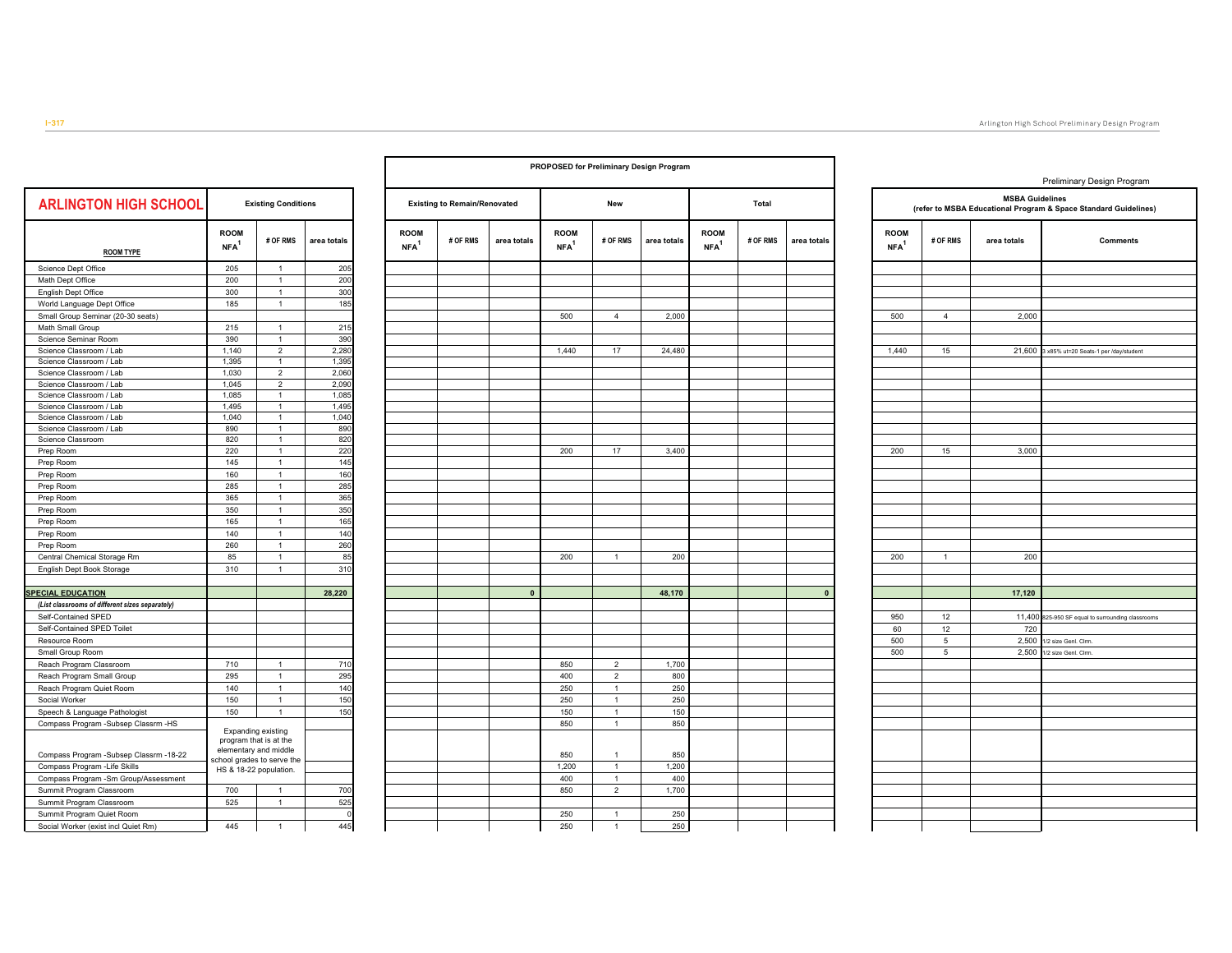|                                              |                                 |                                                           |             |                                 |                                     |             |                                 |                              | PROPOSED for Preliminary Design Program |                                   |          |             |
|----------------------------------------------|---------------------------------|-----------------------------------------------------------|-------------|---------------------------------|-------------------------------------|-------------|---------------------------------|------------------------------|-----------------------------------------|-----------------------------------|----------|-------------|
| <b>ARLINGTON HIGH SCHOOL</b>                 |                                 | <b>Existing Conditions</b>                                |             |                                 | <b>Existing to Remain/Renovated</b> |             |                                 | New                          |                                         |                                   | Total    |             |
| <b>ROOM TYPE</b>                             | <b>ROOM</b><br>NFA <sup>1</sup> | # OF RMS                                                  | area totals | <b>ROOM</b><br>NFA <sup>1</sup> | # OF RMS                            | area totals | <b>ROOM</b><br>NFA <sup>1</sup> | # OF RMS                     | area totals                             | <b>ROOM</b><br>$NFA$ <sup>1</sup> | # OF RMS | area totals |
| Millbrook Program -Subseparate Classrm       |                                 |                                                           |             |                                 |                                     |             | 850                             | $\overline{2}$               | 1,700                                   |                                   |          |             |
| Millbrook Program -Subseparate Classrm       |                                 | This program currently                                    |             |                                 |                                     |             |                                 |                              |                                         |                                   |          |             |
| Millbrook Program -Social Worker             |                                 | exists off-site from the high                             |             |                                 |                                     |             | 250                             | $\mathbf{1}$                 | 250                                     |                                   |          |             |
| Millbrook Program -Lunchroom/Kitchenette     |                                 | school; to be relocated with<br>the high school programs. |             |                                 |                                     |             | 500                             | $\mathbf{1}$                 | 500                                     |                                   |          |             |
| Millbrook Program -Quiet Room                |                                 |                                                           |             |                                 |                                     |             | 250                             | $\mathbf{1}$                 | 250                                     |                                   |          |             |
| Workplace Program -Subseparate Classrm       | 905                             | $\mathbf{1}$                                              | 905         |                                 |                                     |             | 850                             | $\overline{2}$               | 1,700                                   |                                   |          |             |
|                                              | 750                             | $\mathbf{1}$                                              | 750         |                                 |                                     |             |                                 |                              |                                         |                                   |          |             |
| Workplace Program -Subseparate Classrm       |                                 |                                                           |             |                                 |                                     |             |                                 |                              | 250                                     |                                   |          |             |
| Workplace Program -Quiet Rm/Counseling       | 135                             | $\mathbf{1}$                                              | 135         |                                 |                                     |             | 250                             | $\mathbf{1}$                 |                                         |                                   |          |             |
| Workplace Program -Storage                   | 330                             | $\mathbf{1}$                                              | 330         |                                 |                                     |             | 300                             | $\mathbf{1}$                 | 300                                     |                                   |          |             |
| Academic Support1 (formerly Resource Rm)     | 575                             | $\overline{1}$                                            | 575         |                                 |                                     |             | 500                             | 6                            | 3,000                                   |                                   |          |             |
| Academic Support2 (formerly Resource Rm)     | 415                             | $\mathbf{1}$                                              | 415         |                                 |                                     |             |                                 |                              |                                         |                                   |          |             |
| Academic Support3 (formerly Resource Rm)     | 540                             | $\overline{1}$                                            | 540         |                                 |                                     |             |                                 |                              |                                         |                                   |          |             |
| Academic Support4 (formerly Resource Rm)     | 455                             | $\mathbf{1}$                                              | 455         |                                 |                                     |             |                                 |                              |                                         |                                   |          |             |
| Academic Support5/Reading (formerly Resource | 730                             | $\overline{1}$                                            | 730         |                                 |                                     |             |                                 |                              |                                         |                                   |          |             |
| Testing                                      | 355                             | $\mathbf{1}$                                              | 355         |                                 |                                     |             | 400                             | $\mathbf{1}$                 | 400                                     |                                   |          |             |
| Testing                                      | 140                             | $\mathbf{1}$                                              | 140         |                                 |                                     |             |                                 |                              |                                         |                                   |          |             |
| Harbor/Short Stop Program                    | 555                             | $\mathbf{1}$                                              | 555         |                                 |                                     |             | 850                             | $\sqrt{2}$                   | 1,700                                   |                                   |          |             |
| Harbor/Short Stop Program                    | 240                             | $\mathbf{1}$                                              | 240         |                                 |                                     |             |                                 |                              |                                         |                                   |          |             |
| Social Worker                                | 375                             | $\mathbf{1}$                                              | 375         |                                 |                                     |             | 250                             | $\overline{2}$               | 500                                     |                                   |          |             |
| Social Worker                                | 110                             | $\mathbf{1}$                                              | 110         |                                 |                                     |             |                                 |                              |                                         |                                   |          |             |
| H/SS Program Quiet Room                      |                                 |                                                           |             |                                 |                                     |             | 250                             | $\overline{1}$               | 250                                     |                                   |          |             |
| OT                                           |                                 |                                                           |             |                                 |                                     |             | 400                             | $\mathbf{1}$                 | 400                                     |                                   |          |             |
| Vision/Hearing Specialists                   |                                 |                                                           |             |                                 |                                     |             | 150                             | $\mathbf{1}$                 | 150                                     |                                   |          |             |
| School Psychologist                          | 130                             | $\mathbf{1}$                                              | 130         |                                 |                                     |             | 150                             | $\overline{2}$               | 300                                     |                                   |          |             |
| School Psychologist                          | 220                             | $\overline{1}$                                            | 220         |                                 |                                     |             |                                 |                              |                                         |                                   |          |             |
| Special Ed Coordinator Office                | 115                             | $\mathbf{1}$                                              | 115         |                                 |                                     |             | 150                             | $\mathbf{1}$                 | 150                                     |                                   |          |             |
| Special Ed Team Leader Office (exist w conf) | 345                             | $\mathbf{1}$                                              | 345         |                                 |                                     |             | 100                             | $\mathbf{1}$                 | 100                                     |                                   |          |             |
| Special Ed Conference Room (for 15)          |                                 |                                                           |             |                                 |                                     |             | 300                             | $\overline{2}$               | 600                                     |                                   |          |             |
|                                              |                                 |                                                           |             |                                 |                                     |             |                                 |                              |                                         |                                   |          |             |
| Special Ed Alt PE/PT                         |                                 |                                                           |             |                                 |                                     |             | 3,000                           | $\mathbf{1}$<br>$\mathbf{1}$ | 3,000                                   |                                   |          |             |
| Special Ed Life Skills Café                  |                                 |                                                           |             |                                 |                                     |             | 600                             |                              | 600                                     |                                   |          |             |
| Preschool Classroom1                         | 700                             | $\mathbf{1}$                                              | 700         |                                 |                                     |             | 1,200                           | 9                            | 10,800                                  |                                   |          |             |
| Preschool Classroom2                         | 965                             | $\overline{1}$                                            | 965         |                                 |                                     |             |                                 |                              |                                         |                                   |          |             |
| Preschool Classroom3                         | 1,085                           | $\mathbf{1}$                                              | 1,085       |                                 |                                     |             |                                 |                              |                                         |                                   |          |             |
| Preschool Classroom4                         | 930                             | $\mathbf{1}$                                              | 930         |                                 |                                     |             |                                 |                              |                                         |                                   |          |             |
| Preschool Classroom5                         | 590                             | $\mathbf{1}$                                              | 590         |                                 |                                     |             |                                 |                              |                                         |                                   |          |             |
| Preschool Classroom6                         | 780                             | $\overline{1}$                                            | 780         |                                 |                                     |             |                                 |                              |                                         |                                   |          |             |
| Preschool Speech1                            | 110                             | $\mathbf{1}$                                              | 110         |                                 |                                     |             | 250                             | $\overline{2}$               | 500                                     |                                   |          |             |
| Preschool Speech2                            | 230                             | $\mathbf{1}$                                              | 230         |                                 |                                     |             |                                 |                              |                                         |                                   |          |             |
| Preschool OT                                 | 255                             | $\overline{1}$                                            | 255         |                                 |                                     |             | 300                             | $\mathbf{1}$                 | 300                                     |                                   |          |             |
| Preschool PT                                 | 1,385                           | $\overline{1}$                                            | 1,385       |                                 |                                     |             |                                 |                              |                                         |                                   |          |             |
| Multipurpose Room (PT/PE)                    |                                 |                                                           |             |                                 |                                     |             | 1,500                           | $\mathbf{1}$                 | 1,500                                   |                                   |          |             |
| Preschool Small Group/Testing/Observation    |                                 |                                                           |             |                                 |                                     |             | 500                             | $\mathbf{1}$                 | 500                                     |                                   |          |             |
| Preschool Nurse (T/Office/Rest)              | 70                              | $\mathbf{1}$                                              | 70          |                                 |                                     |             | 310                             | $\mathbf{1}$                 | 310                                     |                                   |          |             |
| Preschool Coordinator                        | 835                             | $\mathbf{1}$                                              | 835         |                                 |                                     |             | 150                             | $\mathbf{1}$                 | 150                                     |                                   |          |             |
| Preschool Adm Asst (exist w Coord)           |                                 |                                                           |             |                                 |                                     |             |                                 |                              |                                         |                                   |          |             |
| Preschool Conference Room (exist w Coord)    |                                 |                                                           |             |                                 |                                     |             | 250                             | $\overline{1}$               | 250                                     |                                   |          |             |
| Preschool Lead Teacher                       | 260                             | $\mathbf{1}$                                              | 260         |                                 |                                     |             | 100                             | $\overline{1}$               | 100                                     |                                   |          |             |
| Preschool Psychologist (exist w Lead)        |                                 |                                                           |             |                                 |                                     |             | 150                             | $\mathbf{1}$                 | 150                                     |                                   |          |             |
|                                              |                                 |                                                           |             |                                 |                                     |             |                                 | $\overline{1}$               | 250                                     |                                   |          |             |
| Preschool Social Worker (exist w Lead)       |                                 |                                                           |             |                                 |                                     |             | 250                             |                              |                                         |                                   |          |             |
| Preschool Specialist (Vis/Hear)              |                                 |                                                           | $\Omega$    |                                 |                                     |             | 150                             | $\mathbf{1}$                 | 150                                     |                                   |          |             |

 $\Gamma$ 

|                         | r Preliminary Design Program |                                 |          |             |                                 |                     |  |
|-------------------------|------------------------------|---------------------------------|----------|-------------|---------------------------------|---------------------|--|
| New                     |                              |                                 | Total    |             |                                 | (refer to MSBA Eduo |  |
| # OF RMS                | area totals                  | <b>ROOM</b><br>NFA <sup>1</sup> | # OF RMS | area totals | <b>ROOM</b><br>NFA <sup>1</sup> | # OF RMS            |  |
| $\overline{c}$          | 1,700                        |                                 |          |             |                                 |                     |  |
|                         |                              |                                 |          |             |                                 |                     |  |
| 1                       | 250                          |                                 |          |             |                                 |                     |  |
| $\mathbf{1}$            | 500                          |                                 |          |             |                                 |                     |  |
| $\mathbf{1}$            | 250                          |                                 |          |             |                                 |                     |  |
| $\mathbf 2$             | 1,700                        |                                 |          |             |                                 |                     |  |
|                         |                              |                                 |          |             |                                 |                     |  |
| $\mathbf{1}$            | 250                          |                                 |          |             |                                 |                     |  |
| 1                       | 300                          |                                 |          |             |                                 |                     |  |
| 6                       | 3,000                        |                                 |          |             |                                 |                     |  |
|                         |                              |                                 |          |             |                                 |                     |  |
|                         |                              |                                 |          |             |                                 |                     |  |
|                         |                              |                                 |          |             |                                 |                     |  |
|                         |                              |                                 |          |             |                                 |                     |  |
| $\mathbf{1}$            | 400                          |                                 |          |             |                                 |                     |  |
|                         |                              |                                 |          |             |                                 |                     |  |
| $\mathbf 2$             | 1,700                        |                                 |          |             |                                 |                     |  |
|                         |                              |                                 |          |             |                                 |                     |  |
| $\overline{\mathbf{c}}$ | 500                          |                                 |          |             |                                 |                     |  |
|                         |                              |                                 |          |             |                                 |                     |  |
| $\mathbf{1}$            | 250                          |                                 |          |             |                                 |                     |  |
| $\mathbf{1}$            | 400                          |                                 |          |             |                                 |                     |  |
| 1                       | 150                          |                                 |          |             |                                 |                     |  |
| $\overline{\mathbf{c}}$ | 300                          |                                 |          |             |                                 |                     |  |
|                         |                              |                                 |          |             |                                 |                     |  |
| $\mathbf{1}$            | 150                          |                                 |          |             |                                 |                     |  |
| $\mathbf{1}$            | 100                          |                                 |          |             |                                 |                     |  |
| $\overline{\mathbf{c}}$ | 600                          |                                 |          |             |                                 |                     |  |
| 1                       | 3,000                        |                                 |          |             |                                 |                     |  |
| $\mathbf{1}$            | 600                          |                                 |          |             |                                 |                     |  |
| 9                       | 10,800                       |                                 |          |             |                                 |                     |  |
|                         |                              |                                 |          |             |                                 |                     |  |
|                         |                              |                                 |          |             |                                 |                     |  |
|                         |                              |                                 |          |             |                                 |                     |  |
|                         |                              |                                 |          |             |                                 |                     |  |
|                         |                              |                                 |          |             |                                 |                     |  |
| $\overline{c}$          | 500                          |                                 |          |             |                                 |                     |  |
|                         |                              |                                 |          |             |                                 |                     |  |
| $\mathbf{1}$            | 300                          |                                 |          |             |                                 |                     |  |
|                         |                              |                                 |          |             |                                 |                     |  |
| $\mathbf{1}$            | 1,500                        |                                 |          |             |                                 |                     |  |

|                        |          |                        | Preliminary Design Program                                      |
|------------------------|----------|------------------------|-----------------------------------------------------------------|
|                        |          | <b>MSBA Guidelines</b> | (refer to MSBA Educational Program & Space Standard Guidelines) |
| <b>ROOM</b><br>$NFA^1$ | # OF RMS | area totals            | <b>Comments</b>                                                 |
|                        |          |                        |                                                                 |
|                        |          |                        |                                                                 |
|                        |          |                        |                                                                 |
|                        |          |                        |                                                                 |
|                        |          |                        |                                                                 |
|                        |          |                        |                                                                 |
|                        |          |                        |                                                                 |
|                        |          |                        |                                                                 |
|                        |          |                        |                                                                 |
|                        |          |                        |                                                                 |
|                        |          |                        |                                                                 |
|                        |          |                        |                                                                 |
|                        |          |                        |                                                                 |
|                        |          |                        |                                                                 |
|                        |          |                        |                                                                 |
|                        |          |                        |                                                                 |
|                        |          |                        |                                                                 |
|                        |          |                        |                                                                 |
|                        |          |                        |                                                                 |
|                        |          |                        |                                                                 |
|                        |          |                        |                                                                 |
|                        |          |                        |                                                                 |
|                        |          |                        |                                                                 |
|                        |          |                        |                                                                 |
|                        |          |                        |                                                                 |
|                        |          |                        |                                                                 |
|                        |          |                        |                                                                 |
|                        |          |                        |                                                                 |
|                        |          |                        |                                                                 |
|                        |          |                        |                                                                 |
|                        |          |                        |                                                                 |
|                        |          |                        |                                                                 |
|                        |          |                        |                                                                 |
|                        |          |                        |                                                                 |
|                        |          |                        |                                                                 |
|                        |          |                        |                                                                 |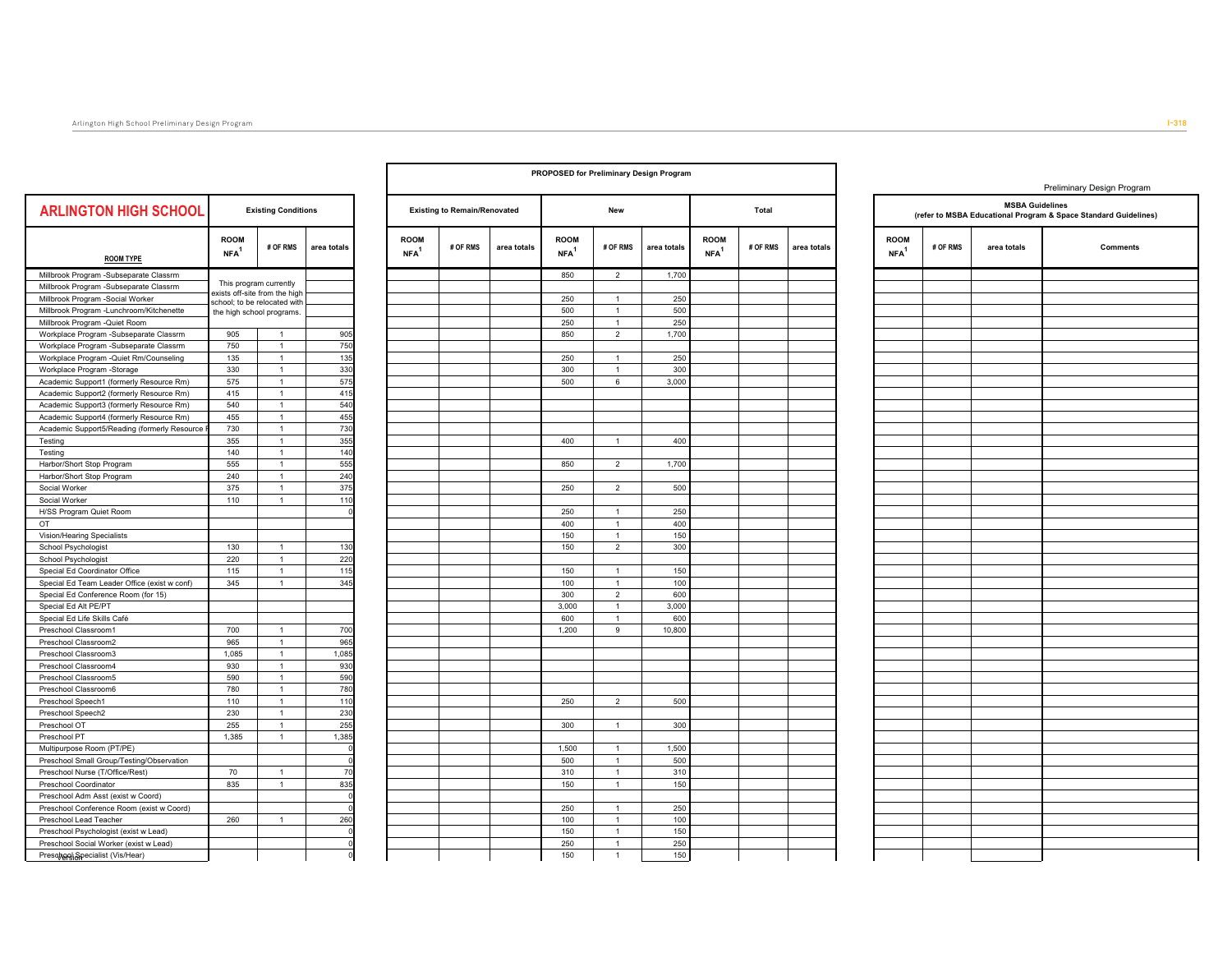|                                        |                                 |                            |             |                                   |                                     |              | <b>PROPOSED for Preliminary Design Program</b> |                |             |                                   |          |              |                                 |                |                                                            | Pr  |
|----------------------------------------|---------------------------------|----------------------------|-------------|-----------------------------------|-------------------------------------|--------------|------------------------------------------------|----------------|-------------|-----------------------------------|----------|--------------|---------------------------------|----------------|------------------------------------------------------------|-----|
| <b>ARLINGTON HIGH SCHOOL</b>           |                                 | <b>Existing Conditions</b> |             |                                   | <b>Existing to Remain/Renovated</b> |              |                                                | New            |             |                                   | Total    |              |                                 |                | <b>MSBA Guidel</b><br>(refer to MSBA Educational Program 8 |     |
| <b>ROOM TYPE</b>                       | <b>ROOM</b><br>NFA <sup>1</sup> | # OF RMS                   | area totals | <b>ROOM</b><br>$NFA$ <sup>1</sup> | # OF RMS                            | area totals  | <b>ROOM</b><br>$NFA$ <sup>1</sup>              | # OF RMS       | area totals | <b>ROOM</b><br>$NFA$ <sup>1</sup> | # OF RMS | area totals  | <b>ROOM</b><br>NFA <sup>1</sup> | # OF RMS       | area totals                                                |     |
| Preschool Teacher Workroom/Lunch       | 285                             | $\mathbf{1}$               | 285         |                                   |                                     |              | 600                                            | $\overline{1}$ | 600         |                                   |          |              |                                 |                |                                                            | 20: |
| Preschool Gen Office/Waiting/AdmAsst/T |                                 |                            |             |                                   |                                     |              | 350                                            | $\mathbf{1}$   | 350         |                                   |          |              |                                 |                |                                                            |     |
| Preschool Copy/Mail                    |                                 |                            |             |                                   |                                     |              | 200                                            | $\overline{1}$ | 200         |                                   |          |              |                                 |                |                                                            |     |
| Preschool Record Storage               |                                 |                            |             |                                   |                                     |              | 200                                            | $\mathbf{1}$   | 200         |                                   |          |              |                                 |                |                                                            |     |
| Preschool Supply Storage               | 1,475                           | $\mathbf{1}$               | 1,475       |                                   |                                     |              | 300                                            | $\mathbf{1}$   | 300         |                                   |          |              |                                 |                |                                                            |     |
| Preschool Supply Storage               | 115                             | $\mathbf{1}$               | 115         |                                   |                                     |              |                                                |                |             |                                   |          |              |                                 |                |                                                            |     |
| Preschool Supply Storage               | 85                              | $\mathbf{1}$               | 85          |                                   |                                     |              |                                                |                |             |                                   |          |              |                                 |                |                                                            |     |
| Preschool Supply Storage               | 105                             | $\mathbf{1}$               | 105         |                                   |                                     |              |                                                |                |             |                                   |          |              |                                 |                |                                                            |     |
| LABBB Classroom -MS                    | 935                             | $\mathbf{1}$               | 935         |                                   |                                     |              |                                                |                |             |                                   |          |              |                                 |                |                                                            |     |
| LABBB Classroom -HS                    | 885                             | $\mathbf{1}$               | 885         |                                   |                                     |              | 850                                            | $\overline{2}$ | 1,700       |                                   |          |              |                                 |                |                                                            |     |
| LABBB Classroom -HS                    | 1,235                           | $\mathbf{1}$               | 1,235       |                                   |                                     |              |                                                |                |             |                                   |          |              |                                 |                |                                                            |     |
| LABBB Classroom -18-22                 | 695                             | $\mathbf{1}$               | 695         |                                   |                                     |              | 850                                            | $\mathbf{1}$   | 850         |                                   |          |              |                                 |                |                                                            |     |
| <b>LABBB Common Space</b>              | 1,115                           | $\mathbf{1}$               | 1,115       |                                   |                                     |              | 1,000                                          | $\mathbf{1}$   | 1,000       |                                   |          |              |                                 |                |                                                            |     |
| LABBB Nurse (T/Office/Rest)            | 75                              | $\mathbf{1}$               | 75          |                                   |                                     |              | 310                                            | $\overline{1}$ | 310         |                                   |          |              |                                 |                |                                                            |     |
| LABBB Quiet Room                       | 245                             | $\mathbf{1}$               | 245         |                                   |                                     |              | 250                                            | $\mathbf{3}$   | 750         |                                   |          |              |                                 |                |                                                            |     |
| <b>LABBB Quiet Room</b>                | 85                              | $\mathbf{1}$               | 85          |                                   |                                     |              |                                                |                |             |                                   |          |              |                                 |                |                                                            |     |
| LABBB Office (2) & Conference          | 270                             | $\mathbf{1}$               | 270         |                                   |                                     |              |                                                |                |             |                                   |          |              |                                 |                |                                                            |     |
| <b>LABBB Office</b>                    | 85                              | $\mathbf{1}$               | 85          |                                   |                                     |              |                                                |                |             |                                   |          |              |                                 |                |                                                            |     |
| LABBB Open Office (4)                  |                                 |                            |             |                                   |                                     |              | 400                                            | $\overline{1}$ | 400         |                                   |          |              |                                 |                |                                                            |     |
| LABBB OT/PT                            | 1,435                           | $\mathbf{1}$               | 1,435       |                                   |                                     |              | 1,500                                          | $\mathbf{1}$   | 1,500       |                                   |          |              |                                 |                |                                                            |     |
| <b>LABBB Storage</b>                   | 295                             | $\mathbf{1}$               | 295         |                                   |                                     |              | 300                                            | $\mathbf{1}$   | 300         |                                   |          |              |                                 |                |                                                            |     |
| <b>LABBB Storage</b>                   | 70                              | $\mathbf{1}$               | 70          |                                   |                                     |              |                                                |                |             |                                   |          |              |                                 |                |                                                            |     |
| <b>ART &amp; MUSIC</b>                 |                                 |                            | 11,280      |                                   |                                     | $\mathbf{0}$ |                                                |                | 15,200      |                                   |          | $\mathbf{0}$ |                                 |                | 8,350                                                      |     |
| Art Classroom - 25 seats               | 910                             | $\mathbf{1}$               | 910         |                                   |                                     |              | 1,200                                          | $\overline{4}$ | 4,800       |                                   |          |              | 1,200                           | $\mathbf{3}$   | 3,600                                                      |     |
| Art Classroom - 25 seats               | 905                             | $\mathbf{1}$               | 905         |                                   |                                     |              |                                                |                |             |                                   |          |              |                                 |                |                                                            |     |
| Art Classroom - 25 seats               | 915                             | $\mathbf{1}$               | 915         |                                   |                                     |              |                                                |                |             |                                   |          |              |                                 |                |                                                            |     |
| Art Classroom - 25 seats               | 890                             | $\mathbf{1}$               | 890         |                                   |                                     |              |                                                |                |             |                                   |          |              |                                 |                |                                                            |     |
| Art Workroom w/ Storage & kiln         | 145                             | $\mathbf{1}$               | 145         |                                   |                                     |              | 150                                            | $\overline{4}$ | 600         |                                   |          |              | 150                             | $\mathbf{3}$   |                                                            | 450 |
| Art Workroom w/ Storage & kiln         | 130                             | $\mathbf{1}$               | 130         |                                   |                                     |              |                                                |                |             |                                   |          |              |                                 |                |                                                            |     |
| Art Storage                            | 90                              | $\mathbf{1}$               | 90          |                                   |                                     |              |                                                |                |             |                                   |          |              |                                 |                |                                                            |     |
| Kiln Room                              | 175                             | $\mathbf{1}$               | 175         |                                   |                                     |              |                                                |                |             |                                   |          |              |                                 |                |                                                            |     |
| Art Gallery                            | 1,040                           | $\mathbf{1}$               | 1,040       |                                   |                                     |              |                                                |                |             |                                   |          |              |                                 |                |                                                            |     |
| Visual Arts Office -Dept Head          | 190                             | $\mathbf{1}$               | 190         |                                   |                                     |              |                                                |                |             |                                   |          |              |                                 |                |                                                            |     |
| Band - 50 - 100 seats                  | 1,500                           | $\mathbf{1}$               | 1,500       |                                   |                                     |              | 2,500                                          | $\mathbf{1}$   | 2,500       |                                   |          |              | 1,500                           | $\mathbf{1}$   | 1,500                                                      |     |
| Chorus - 50 - 100 seats                | 1,320                           | $\mathbf{1}$               | 1,320       |                                   |                                     |              | 2,500                                          | $\mathbf{1}$   | 2,500       |                                   |          |              | 1,500                           | $\mathbf{1}$   | 1,500                                                      |     |
| Performing Arts                        | 1,340                           | $\mathbf{1}$               | 1,340       |                                   |                                     |              | 3,000                                          | $\mathbf{1}$   | 3,000       |                                   |          |              |                                 |                |                                                            |     |
| Ensemble                               | 145                             | $\mathbf{1}$               | 145         |                                   |                                     |              | 200                                            | $\mathbf{1}$   | 200         |                                   |          |              | 200                             | $\overline{1}$ |                                                            | 200 |
| Music Practice                         | 75                              | $\mathbf{1}$               | 75          |                                   |                                     |              | 75                                             | 8              | 600         |                                   |          |              | 75                              | 8              |                                                            | 600 |
| Music Practice                         | 85                              | $\mathbf{1}$               | 85          |                                   |                                     |              |                                                |                |             |                                   |          |              |                                 |                |                                                            |     |
| Music Practice                         | 70                              | $\mathbf{1}$               | 70          |                                   |                                     |              |                                                |                |             |                                   |          |              |                                 |                |                                                            |     |
| Music Instrument Storage               | 135                             | $\mathbf{1}$               | 135         |                                   |                                     |              | 500                                            | $\overline{1}$ | 500         |                                   |          |              | 500                             | $\mathbf{1}$   |                                                            | 500 |
| Music Instrument Storage               | 155                             | $\mathbf{1}$               | 155         |                                   |                                     |              |                                                |                |             |                                   |          |              |                                 |                |                                                            |     |
| Music Instrument Storage               | 170                             | $\mathbf{1}$               | 170         |                                   |                                     |              |                                                |                |             |                                   |          |              |                                 |                |                                                            |     |
| Music Storage                          | 75                              | $\mathbf{1}$               | 75          |                                   |                                     |              |                                                |                |             |                                   |          |              |                                 |                |                                                            |     |
| Music Uniform/Costume Storage          | 215                             | $\overline{2}$             | 430         |                                   |                                     |              | 500                                            | $\mathbf{1}$   | 500         |                                   |          |              |                                 |                |                                                            |     |
| Performing Arts Office -Dept Head      | 295                             | $\mathbf{1}$               | 295         |                                   |                                     |              |                                                |                |             |                                   |          |              |                                 |                |                                                            |     |
| Performing Arts Office -Team Leader    | 95                              | $\mathbf{1}$               | 95          |                                   |                                     |              |                                                |                |             |                                   |          |              |                                 |                |                                                            |     |

|                        | <b>Existing to Remain/Renovated</b> |             |                                   | New                          |             |                                   | <b>Total</b> |             |
|------------------------|-------------------------------------|-------------|-----------------------------------|------------------------------|-------------|-----------------------------------|--------------|-------------|
| <b>ROOM</b><br>$NFA^1$ | # OF RMS                            | area totals | <b>ROOM</b><br>$NFA$ <sup>1</sup> | # OF RMS                     | area totals | <b>ROOM</b><br>$NFA$ <sup>1</sup> | # OF RMS     | area totals |
|                        |                                     |             | 600                               | 1                            | 600         |                                   |              |             |
|                        |                                     |             | 350                               | $\mathbf{1}$                 | 350         |                                   |              |             |
|                        |                                     |             | 200                               | $\mathbf{1}$                 | 200         |                                   |              |             |
|                        |                                     |             | 200                               | $\mathbf{1}$                 | 200         |                                   |              |             |
|                        |                                     |             | 300                               | 1                            | 300         |                                   |              |             |
|                        |                                     |             |                                   |                              |             |                                   |              |             |
|                        |                                     |             | 850                               | $\sqrt{2}$                   | 1,700       |                                   |              |             |
|                        |                                     |             | 850                               | $\mathbf{1}$                 | 850         |                                   |              |             |
|                        |                                     |             | 1,000                             | $\mathbf{1}$                 | 1,000       |                                   |              |             |
|                        |                                     |             | 310                               | $\mathbf{1}$                 | 310         |                                   |              |             |
|                        |                                     |             | 250                               | 3                            | 750         |                                   |              |             |
|                        |                                     |             |                                   |                              |             |                                   |              |             |
|                        |                                     |             |                                   |                              |             |                                   |              |             |
|                        |                                     |             |                                   |                              |             |                                   |              |             |
|                        |                                     |             | 400                               | $\mathbf{1}$                 | 400         |                                   |              |             |
|                        |                                     |             | 1,500                             | $\mathbf{1}$                 | 1,500       |                                   |              |             |
|                        |                                     |             | 300                               | $\mathbf{1}$                 | 300         |                                   |              |             |
|                        |                                     |             |                                   |                              |             |                                   |              |             |
|                        |                                     | $\pmb{0}$   |                                   |                              | 15,200      |                                   |              | $\pmb{0}$   |
|                        |                                     |             | 1,200                             | $\overline{4}$               | 4,800       |                                   |              |             |
|                        |                                     |             |                                   |                              |             |                                   |              |             |
|                        |                                     |             |                                   |                              |             |                                   |              |             |
|                        |                                     |             |                                   |                              |             |                                   |              |             |
|                        |                                     |             | 150                               | $\sqrt{4}$                   | 600         |                                   |              |             |
|                        |                                     |             |                                   |                              |             |                                   |              |             |
|                        |                                     |             |                                   |                              |             |                                   |              |             |
|                        |                                     |             |                                   |                              |             |                                   |              |             |
|                        |                                     |             |                                   |                              |             |                                   |              |             |
|                        |                                     |             |                                   |                              |             |                                   |              |             |
|                        |                                     |             | 2,500                             | $\mathbf{1}$                 | 2,500       |                                   |              |             |
|                        |                                     |             | 2,500                             | $\mathbf{1}$<br>$\mathbf{1}$ | 2,500       |                                   |              |             |
|                        |                                     |             | 3,000                             |                              | 3,000       |                                   |              |             |
|                        |                                     |             | 200<br>${\bf 75}$                 | $\mathbf{1}$<br>8            | 200<br>600  |                                   |              |             |
|                        |                                     |             |                                   |                              |             |                                   |              |             |
|                        |                                     |             |                                   |                              |             |                                   |              |             |
|                        |                                     |             | 500                               | $\mathbf{1}$                 | 500         |                                   |              |             |
|                        |                                     |             |                                   |                              |             |                                   |              |             |
|                        |                                     |             |                                   |                              |             |                                   |              |             |
|                        |                                     |             |                                   |                              |             |                                   |              |             |
|                        |                                     |             |                                   |                              |             |                                   |              |             |

|                                   |                   | <b>MSBA Guidelines</b> | Preliminary Design Program<br>(refer to MSBA Educational Program & Space Standard Guidelines) |
|-----------------------------------|-------------------|------------------------|-----------------------------------------------------------------------------------------------|
| <b>ROOM</b><br>$NFA$ <sup>1</sup> | # OF RMS          | area totals            | <b>Comments</b>                                                                               |
|                                   |                   |                        | 20 SF/Occupant                                                                                |
|                                   |                   |                        |                                                                                               |
|                                   |                   |                        |                                                                                               |
|                                   |                   |                        |                                                                                               |
|                                   |                   |                        |                                                                                               |
|                                   |                   |                        |                                                                                               |
|                                   |                   |                        |                                                                                               |
|                                   |                   |                        |                                                                                               |
|                                   |                   |                        |                                                                                               |
|                                   |                   |                        |                                                                                               |
|                                   |                   |                        |                                                                                               |
|                                   |                   |                        |                                                                                               |
|                                   |                   |                        |                                                                                               |
|                                   |                   |                        |                                                                                               |
|                                   |                   |                        |                                                                                               |
|                                   |                   |                        |                                                                                               |
|                                   |                   |                        |                                                                                               |
|                                   |                   |                        |                                                                                               |
|                                   |                   |                        |                                                                                               |
|                                   |                   | 8,350                  |                                                                                               |
| 1,200                             | 3                 | 3,600                  | Assumed use - 25% Population - 5 times/week                                                   |
|                                   |                   |                        |                                                                                               |
|                                   |                   |                        |                                                                                               |
|                                   |                   |                        |                                                                                               |
| 150                               | 3                 | 450                    |                                                                                               |
|                                   |                   |                        |                                                                                               |
|                                   |                   |                        |                                                                                               |
|                                   |                   |                        |                                                                                               |
|                                   |                   |                        |                                                                                               |
| 1,500<br>1,500                    | 1<br>$\mathbf{1}$ | 1,500<br>1,500         | Assumed use - 25% Population - 5 times/week                                                   |
|                                   |                   |                        |                                                                                               |
| 200                               | 1                 | 200                    |                                                                                               |
| 75                                | 8                 | 600                    |                                                                                               |
|                                   |                   |                        |                                                                                               |
|                                   |                   |                        |                                                                                               |
| 500                               | 1                 | 500                    |                                                                                               |
|                                   |                   |                        |                                                                                               |
|                                   |                   |                        |                                                                                               |
|                                   |                   |                        |                                                                                               |
|                                   |                   |                        |                                                                                               |
|                                   |                   |                        |                                                                                               |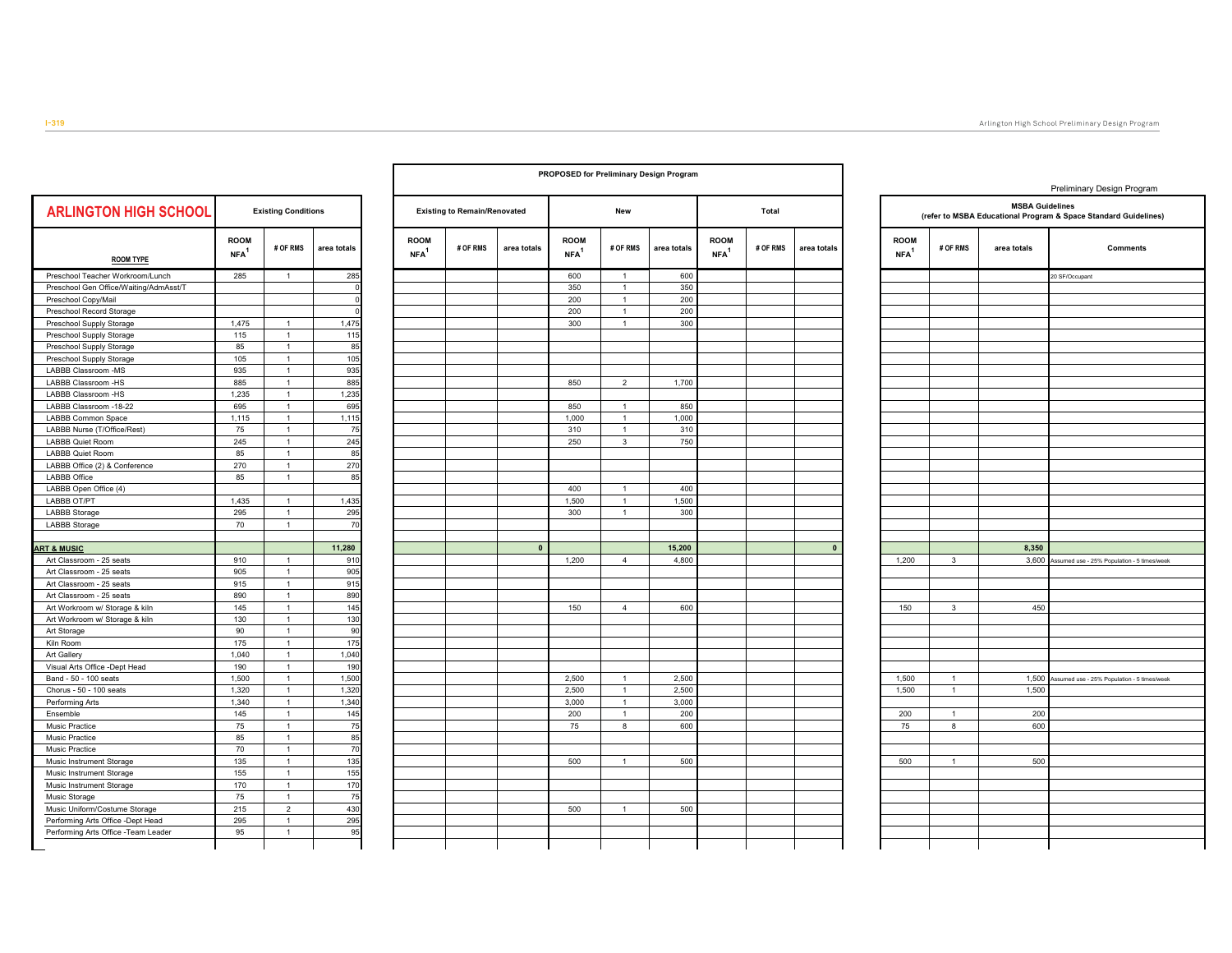|                                        |                                 |                              |              |                                 |                                     |              |                                 |                | PROPOSED for Preliminary Design Program |                                 |          |              |                                 |                |                        | Preliminary Design Program                                      |
|----------------------------------------|---------------------------------|------------------------------|--------------|---------------------------------|-------------------------------------|--------------|---------------------------------|----------------|-----------------------------------------|---------------------------------|----------|--------------|---------------------------------|----------------|------------------------|-----------------------------------------------------------------|
| <b>ARLINGTON HIGH SCHOOL</b>           |                                 | <b>Existing Conditions</b>   |              |                                 | <b>Existing to Remain/Renovated</b> |              |                                 | New            |                                         |                                 | Total    |              |                                 |                | <b>MSBA Guidelines</b> | (refer to MSBA Educational Program & Space Standard Guidelines) |
| <b>ROOM TYPE</b>                       | <b>ROOM</b><br>NFA <sup>1</sup> | # OF RMS                     | area totals  | <b>ROOM</b><br>NFA <sup>1</sup> | # OF RMS                            | area totals  | <b>ROOM</b><br>NFA <sup>1</sup> | # OF RMS       | area totals                             | <b>ROOM</b><br>NFA <sup>1</sup> | # OF RMS | area totals  | <b>ROOM</b><br>NFA <sup>1</sup> | # OF RMS       | area totals            | <b>Comments</b>                                                 |
| <b>VOCATIONS &amp; TECHNOLOGY</b>      |                                 |                              | 20,715       |                                 |                                     | $\mathbf{0}$ |                                 |                | 19,200                                  |                                 |          | $\mathbf{0}$ |                                 |                | 19,200                 |                                                                 |
| Tech Clrm. - (E.G. Drafting, Business) |                                 |                              |              |                                 |                                     |              |                                 |                |                                         |                                 |          |              | 1,200                           | 6              | 7,200                  | Assumed use - 50% Population - 5 times/week                     |
| Tech Shop - (E.G. Consumer, Wood)      |                                 |                              |              |                                 |                                     |              |                                 |                |                                         |                                 |          |              | 2,000                           | 6              | 12,000                 | sumed use - 50% Population - 5 times/week                       |
| Makerspace/ Wood Shop                  | 1,845                           | $\overline{1}$               | 1,845        |                                 |                                     |              | 2,000                           | $\mathbf{1}$   | 2,000                                   |                                 |          |              |                                 |                |                        |                                                                 |
| Wood Storage                           | 835                             | $\mathbf{1}$                 | 835          |                                 |                                     |              |                                 |                |                                         |                                 |          |              |                                 |                |                        |                                                                 |
| <b>Dust Collection</b>                 | 360                             | $\mathbf{1}$                 | 360          |                                 |                                     |              |                                 |                |                                         |                                 |          |              |                                 |                |                        |                                                                 |
| Engineering/Wood Shop                  | 980                             | $\mathbf{1}$                 | 980          |                                 |                                     |              | 2,000                           | $\overline{1}$ | 2,000                                   |                                 |          |              |                                 |                |                        |                                                                 |
| Project Room                           | 1,380                           | $\overline{1}$               | 1,380        |                                 |                                     |              |                                 |                |                                         |                                 |          |              |                                 |                |                        |                                                                 |
| Storage                                | 285                             | $\mathbf{1}$                 | 285          |                                 |                                     |              |                                 |                |                                         |                                 |          |              |                                 |                |                        |                                                                 |
| Storage/Spray Booth                    | 275                             | $\overline{1}$               | 275          |                                 |                                     |              |                                 |                |                                         |                                 |          |              |                                 |                |                        |                                                                 |
| Storage                                | 300                             | $\mathbf{1}$                 | 300          |                                 |                                     |              |                                 |                |                                         |                                 |          |              |                                 |                |                        |                                                                 |
| CADD Lab                               | 1,110                           | $\overline{1}$               | 1,110        |                                 |                                     |              | 1,200                           | $\mathbf{1}$   | 1,200                                   |                                 |          |              |                                 |                |                        |                                                                 |
| STEM Lab/ Computer Science Lab         | 765                             | $\mathbf{1}$                 | 765          |                                 |                                     |              | 1,200                           | $\mathbf{1}$   | 1,200                                   |                                 |          |              |                                 |                |                        |                                                                 |
| Digital Arts Lab                       | 285                             | $\overline{1}$               | 285          |                                 |                                     |              | 1.200                           | $\overline{1}$ | 1.200                                   |                                 |          |              |                                 |                |                        |                                                                 |
| Digital Production Lab                 | 960                             | $\overline{1}$               | 960          |                                 |                                     |              | 1.200                           | $\overline{1}$ | 1,200                                   |                                 |          |              |                                 |                |                        |                                                                 |
| Production Studio                      | 140                             | $\mathbf{1}$                 | 140          |                                 |                                     |              | 500                             | $\mathbf{1}$   | 500                                     |                                 |          |              |                                 |                |                        |                                                                 |
| Language Lab/Multi-Media Immersion Lab | 585                             | $\mathbf{1}$                 | 585          |                                 |                                     |              | 1,200                           | $\mathbf{1}$   | 1,200                                   |                                 |          |              |                                 |                |                        |                                                                 |
| Computer Lab                           | 890                             | $\mathbf{1}$                 | 890          |                                 |                                     |              |                                 |                |                                         |                                 |          |              |                                 |                |                        |                                                                 |
| Computer Lab                           | 785                             | $\mathbf{1}$                 | 785          |                                 |                                     |              |                                 |                |                                         |                                 |          |              |                                 |                |                        |                                                                 |
| Computer Lab/ Smart Center/ Clean Lab  |                                 |                              |              |                                 |                                     |              | 1,200                           | $\mathbf{1}$   | 1,200                                   |                                 |          |              |                                 |                |                        |                                                                 |
| FACS1                                  | 1,080                           | $\mathbf{1}$                 | 1,080        |                                 |                                     |              | 1,200                           | $\mathbf{3}$   | 3,600                                   |                                 |          |              |                                 |                |                        |                                                                 |
| FACS2<br>FACS3                         | 625<br>1,150                    | $\mathbf{1}$<br>$\mathbf{1}$ | 625<br>1,150 |                                 |                                     |              |                                 |                |                                         |                                 |          |              |                                 |                |                        |                                                                 |
|                                        | 180                             | $\mathbf{1}$                 |              |                                 |                                     |              |                                 |                |                                         |                                 |          |              |                                 |                |                        |                                                                 |
| FACS Storage1<br>FACS Storage2         | 175                             | $\mathbf{1}$                 | 180<br>175   |                                 |                                     |              |                                 |                |                                         |                                 |          |              |                                 |                |                        |                                                                 |
| FACS Storage3                          | 115                             | $\mathbf{1}$                 | 115          |                                 |                                     |              |                                 |                |                                         |                                 |          |              |                                 |                |                        |                                                                 |
| <b>FACS Laundry</b>                    | 105                             | $\mathbf{1}$                 | 105          |                                 |                                     |              |                                 |                |                                         |                                 |          |              |                                 |                |                        |                                                                 |
| Daycare/ ECE                           | 1,005                           | $\mathbf{1}$                 | 1,005        |                                 |                                     |              | 1,200                           | $\overline{1}$ | 1,200                                   |                                 |          |              |                                 |                |                        |                                                                 |
| Daycare - sleeping room                | 280                             | $\overline{1}$               | 280          |                                 |                                     |              | 600                             | $\mathbf{1}$   | 600                                     |                                 |          |              |                                 |                |                        |                                                                 |
| Old Hall (incl platform)               | 4,220                           | $\mathbf{1}$                 | 4,220        |                                 |                                     |              |                                 |                |                                         |                                 |          |              |                                 |                |                        |                                                                 |
| Discourse Lab for 120                  |                                 |                              |              |                                 |                                     |              | 2.100                           | $\mathbf{1}$   | 2,100                                   |                                 |          |              |                                 |                |                        |                                                                 |
|                                        |                                 |                              |              |                                 |                                     |              |                                 |                |                                         |                                 |          |              |                                 |                |                        |                                                                 |
| <b>IEALTH &amp; PHYSICAL EDUCATION</b> |                                 |                              | 39,680       |                                 |                                     | $\mathbf{0}$ |                                 |                | 37,028                                  |                                 |          | $\mathbf{0}$ |                                 |                | 26,028                 |                                                                 |
| Gymnasium                              | 12,740                          | $\mathbf{1}$                 | 12,740       |                                 |                                     |              | 12,000                          | $\mathbf{1}$   | 12,000                                  |                                 |          |              | 12,000                          | $\overline{1}$ | 12,000                 |                                                                 |
| Larger Gymnasium                       |                                 |                              |              |                                 |                                     |              | 4,000                           | $\overline{1}$ | 4,000                                   |                                 |          |              |                                 |                |                        |                                                                 |
| Gymnasium                              | 6,910                           | $\mathbf{1}$                 | 6,910        |                                 |                                     |              | 7,000                           | $\mathbf{1}$   | 7,000                                   |                                 |          |              |                                 |                |                        |                                                                 |
| PE Alternatives - Fitness Center       | 3,985                           | $\overline{1}$               | 3,985        |                                 |                                     |              | 3,000                           | $\overline{1}$ | 3,000                                   |                                 |          |              | 3,000                           | $\overline{1}$ | 3,000                  |                                                                 |
| PE Alternatives -"The Pit"             | 3,030                           | $\mathbf{1}$                 | 3,030        |                                 |                                     |              |                                 |                |                                         |                                 |          |              |                                 |                |                        |                                                                 |
| Gym Storeroom                          |                                 |                              | $\sim$       |                                 |                                     |              | 300                             | $\overline{1}$ | 300                                     |                                 |          |              | 300                             | $\overline{1}$ | 300                    |                                                                 |
| Locker Rooms - Boys / Girls w/ Toilets | 2.375                           | $\mathbf{1}$                 | 2.375        |                                 |                                     |              | 9.328                           | $\mathbf{1}$   | 9.328                                   |                                 |          |              | 9.828                           | $\overline{1}$ | 9.828                  | 5.6 sf/student total                                            |
| Locker Rooms - Boys / Girls w/ Toilets | 2.435                           | $\mathbf{1}$                 | 2,435        |                                 |                                     |              |                                 |                |                                         |                                 |          |              |                                 |                |                        |                                                                 |
| Locker Rooms - Boys / Girls w/ Toilets | 2,160                           | $\overline{1}$               | 2,160        |                                 |                                     |              |                                 |                |                                         |                                 |          |              |                                 |                |                        |                                                                 |
| Locker Rooms - Boys / Girls w/ Toilets | 2,195                           | $\mathbf{1}$                 | 2,195        |                                 |                                     |              |                                 |                |                                         |                                 |          |              |                                 |                |                        |                                                                 |
| Phys. Ed. Storage1                     | 45                              | $\mathbf{1}$                 | 45           |                                 |                                     |              | 500                             | $\mathbf{1}$   | 500                                     |                                 |          |              | 500                             | $\overline{1}$ | 500                    |                                                                 |
| Phys. Ed. Storage2                     | 105                             | $\mathbf{1}$                 | 105          |                                 |                                     |              |                                 |                |                                         |                                 |          |              |                                 |                |                        |                                                                 |
| Phys. Ed. Storage3                     | 120                             | $\overline{2}$               | 240          |                                 |                                     |              |                                 |                |                                         |                                 |          |              |                                 |                |                        |                                                                 |
| Phys. Ed. Storage4                     | 350                             | $\mathbf{1}$                 | 350          |                                 |                                     |              |                                 |                |                                         |                                 |          |              |                                 |                |                        |                                                                 |
| Phys. Ed. Storage5                     | 395                             | $\mathbf{1}$                 | 395          |                                 |                                     |              |                                 |                |                                         |                                 |          |              |                                 |                |                        |                                                                 |
| Athletic Director's Office             | 350                             | 1                            | 350          |                                 |                                     |              | 150                             | $\mathbf{1}$   | 150                                     |                                 |          |              | 150                             | $\overline{1}$ | 150                    |                                                                 |
| Athletje Riggetor's Adm Asst Office    | 200                             | $\overline{1}$               | 200          |                                 |                                     |              |                                 |                |                                         |                                 |          |              |                                 |                |                        |                                                                 |

T

٦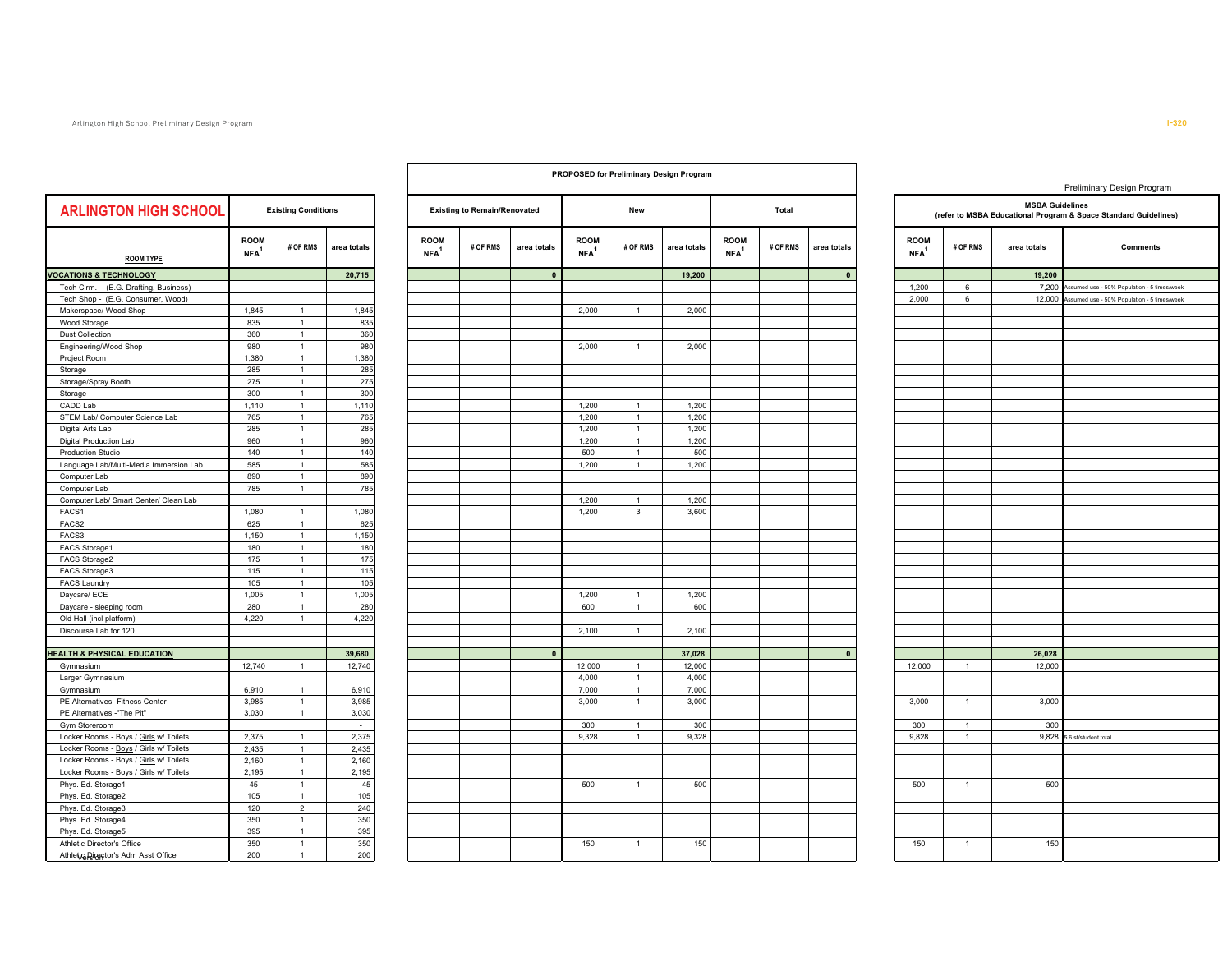| <b>ARLINGTON HIGH SCHOOL</b>                  |                                 | <b>Existing Conditions</b> |                |                                 | <b>Existing to Remain/Renovated</b> |              |                                   | New    |
|-----------------------------------------------|---------------------------------|----------------------------|----------------|---------------------------------|-------------------------------------|--------------|-----------------------------------|--------|
| <b>ROOM TYPE</b>                              | <b>ROOM</b><br>NFA <sup>1</sup> | # OF RMS                   | area totals    | <b>ROOM</b><br>NFA <sup>1</sup> | # OF RMS                            | area totals  | <b>ROOM</b><br>$NFA$ <sup>1</sup> | # OF R |
| Athletic Storage1                             | 215                             | $\mathbf{1}$               | 215            |                                 |                                     |              |                                   |        |
| Athletic Storage2                             | 110                             | $\mathbf{1}$               | 110            |                                 |                                     |              |                                   |        |
| Athletic Storage3                             | 95                              | $\mathbf{1}$               | 95             |                                 |                                     |              |                                   |        |
| Athletic Storage4                             | 480                             | $\mathbf{1}$               | 480            |                                 |                                     |              |                                   |        |
| Health Instructor's Office w/ Shower & Toilet |                                 |                            | $\overline{a}$ |                                 |                                     |              | 250                               |        |
| PE Teacher Office1                            | 150                             | $\mathbf{1}$               | 150            |                                 |                                     |              |                                   |        |
| PE Teacher Office2                            | 250                             | $\mathbf{1}$               | 250            |                                 |                                     |              |                                   |        |
| PE Teacher Office3                            | 220                             | $\mathbf 1$                | 220            |                                 |                                     |              |                                   |        |
| Coach's Office                                | 130                             | $\mathbf{1}$               | 130            |                                 |                                     |              |                                   |        |
| Trainer's Room/Laundry/Ice                    | 515                             | $\mathbf{1}$               | 515            |                                 |                                     |              | 500                               |        |
| <b>IBRARY LEARNING COMMONS</b>                |                                 |                            | 9,520          |                                 |                                     | $\pmb{0}$    |                                   |        |
| <b>Library Learning Commons</b>               | 7,520                           | $\mathbf{1}$               | 7,520          |                                 |                                     |              | 10,500                            |        |
| LLC -Workroom                                 | 435                             | $\mathbf{1}$               | 435            |                                 |                                     |              | 400                               |        |
| LLC -Conference Room                          | 165                             | $\mathbf 1$                | 165            |                                 |                                     |              | 250                               |        |
| LLC -Office                                   | 165                             | $\mathbf 1$                | 165            |                                 |                                     |              | 150                               |        |
| LLC -Tech Storage1                            | 45                              | $\mathbf 1$                | 45             |                                 |                                     |              | 400                               |        |
| LLC -Tech Storage2                            | 260                             | $\mathbf{1}$               | 260            |                                 |                                     |              |                                   |        |
| LLC -Tech Storage3                            | 185                             | $\mathbf{1}$               | 185            |                                 |                                     |              |                                   |        |
| Learning Center                               | 745                             | $\mathbf{1}$               | 745            |                                 |                                     |              | 850                               |        |
| Computer Lab                                  |                                 |                            |                |                                 |                                     |              |                                   |        |
| <b>AUDITORIUM / DRAMA</b>                     |                                 |                            | 8,140          |                                 |                                     | $\mathbf{0}$ |                                   |        |
| Auditorium                                    | 5,660                           | $\mathbf{1}$               | 5,660          |                                 |                                     |              | 7,500                             |        |
| Larger Auditorium                             |                                 |                            |                |                                 |                                     |              | 1,500                             |        |
| Stage                                         | 2,140                           | $\mathbf{1}$               | 2,140          |                                 |                                     |              | 2,140                             |        |
| Auditorium Storage (exist at stage wing)      |                                 |                            |                |                                 |                                     |              | 500                               |        |
| Make-up / Dressing Rooms                      |                                 |                            | $\mathbf 0$    |                                 |                                     |              | 300                               |        |
| Controls / Lighting / Projection              | 340                             | $\mathbf{1}$               | 340            |                                 |                                     |              | 200                               |        |
| <b>DINING &amp; FOOD SERVICE</b>              |                                 |                            | 14,770         |                                 |                                     | $\pmb{0}$    |                                   |        |
| Cafeteria / Student Lounge / Break-out        | 7,455                           | $\mathbf{1}$               | 7,455          |                                 |                                     |              | 8,775                             |        |
| Chair / Table Storage                         | 785                             | $\mathbf{1}$               | 785            |                                 |                                     |              | 589                               |        |
| Scramble Serving Area (exist w Kitchen)       |                                 |                            | $\Omega$       |                                 |                                     |              | 600                               |        |
| Kitchen                                       | 6,530                           | $\mathbf{1}$               | 6,530          |                                 |                                     |              | 3,055                             |        |
| Staff Lunch Room                              |                                 |                            | $\mathbf 0$    |                                 |                                     |              | 689                               |        |
| <b>MEDICAL</b>                                |                                 |                            | 860            |                                 |                                     | $\mathbf{0}$ |                                   |        |
| <b>Medical Suite Toilet</b>                   | 60                              | $\mathbf{1}$               | 60             |                                 |                                     |              | 60                                |        |
| Nurses' Office / Waiting Room                 | 185                             | $\mathbf{1}$               | 185            |                                 |                                     |              | 200                               |        |
| Nurses' Office                                | 85                              | $\mathbf{1}$               | 85             |                                 |                                     |              | 100                               |        |
| Interview Room                                | 130                             | $\mathbf{1}$               | 130            |                                 |                                     |              | 150                               |        |
| Examination Room / Resting                    | 245                             | $\mathbf{1}$               | 245            |                                 |                                     |              | 100                               |        |
| Quiet Room                                    | 155                             | $\mathbf{1}$               | 155            |                                 |                                     |              | 250                               |        |
| <b>ADMINISTRATION &amp; GUIDANCE</b>          |                                 |                            | 7,235          |                                 |                                     | $\pmb{0}$    |                                   |        |
| General Office / Waiting Room / Toilet        | 465                             | $\mathbf{1}$               | 465            |                                 |                                     |              | 300                               |        |
| Teachers' Mail and Time Room                  | 195                             | 1                          | 195            |                                 |                                     |              | 100                               |        |
| Duplicating Room                              | 260                             | $\mathbf{1}$               | 260            |                                 |                                     |              | 200                               |        |
| Records-Room                                  |                                 |                            | $\mathbf 0$    |                                 |                                     |              | 200                               |        |

| PROPOSED for Preliminary Design Program |                                     |             |                                   |                                        |              |                                 |          |             |  |  |  |  |  |
|-----------------------------------------|-------------------------------------|-------------|-----------------------------------|----------------------------------------|--------------|---------------------------------|----------|-------------|--|--|--|--|--|
|                                         | <b>Existing to Remain/Renovated</b> |             |                                   | New                                    |              | Total                           |          |             |  |  |  |  |  |
| <b>ROOM</b><br>$NFA$ <sup>1</sup>       | # OF RMS                            | area totals | <b>ROOM</b><br>$NFA$ <sup>1</sup> | # OF RMS                               | area totals  | <b>ROOM</b><br>NFA <sup>1</sup> | # OF RMS | area totals |  |  |  |  |  |
|                                         |                                     |             |                                   |                                        |              |                                 |          |             |  |  |  |  |  |
|                                         |                                     |             |                                   |                                        |              |                                 |          |             |  |  |  |  |  |
|                                         |                                     |             |                                   |                                        |              |                                 |          |             |  |  |  |  |  |
|                                         |                                     |             | 250                               | 1                                      | 250          |                                 |          |             |  |  |  |  |  |
|                                         |                                     |             |                                   |                                        |              |                                 |          |             |  |  |  |  |  |
|                                         |                                     |             |                                   |                                        |              |                                 |          |             |  |  |  |  |  |
|                                         |                                     |             |                                   |                                        |              |                                 |          |             |  |  |  |  |  |
|                                         |                                     |             | 500                               | $\mathbf{1}$                           | 500          |                                 |          |             |  |  |  |  |  |
|                                         |                                     |             |                                   |                                        |              |                                 |          |             |  |  |  |  |  |
|                                         |                                     | $\mathbf 0$ |                                   |                                        | 12,550       |                                 |          | $\mathbf 0$ |  |  |  |  |  |
|                                         |                                     |             | 10,500                            | 1                                      | 10,500       |                                 |          |             |  |  |  |  |  |
|                                         |                                     |             | 400<br>250                        | $\mathbf{1}$<br>$\mathbf{1}$           | 400<br>250   |                                 |          |             |  |  |  |  |  |
|                                         |                                     |             | 150                               | $\mathbf{1}$                           | 150          |                                 |          |             |  |  |  |  |  |
|                                         |                                     |             | 400                               | $\mathbf{1}$                           | 400          |                                 |          |             |  |  |  |  |  |
|                                         |                                     |             |                                   |                                        |              |                                 |          |             |  |  |  |  |  |
|                                         |                                     |             |                                   |                                        |              |                                 |          |             |  |  |  |  |  |
|                                         |                                     |             | 850                               | $\mathbf 1$                            | 850          |                                 |          |             |  |  |  |  |  |
|                                         |                                     |             |                                   |                                        |              |                                 |          |             |  |  |  |  |  |
|                                         |                                     | $\pmb{0}$   |                                   |                                        | 12,440       |                                 |          | $\mathbf 0$ |  |  |  |  |  |
|                                         |                                     |             | 7,500                             | $\mathbf{1}$                           | 7,500        |                                 |          |             |  |  |  |  |  |
|                                         |                                     |             | 1,500                             | $\mathbf{1}$                           | 1,500        |                                 |          |             |  |  |  |  |  |
|                                         |                                     |             | 2,140                             | $\mathbf 1$                            | 2,140        |                                 |          |             |  |  |  |  |  |
|                                         |                                     |             | 500                               | $\mathbf 1$                            | 500          |                                 |          |             |  |  |  |  |  |
|                                         |                                     |             | 300<br>200                        | $\overline{\mathbf{c}}$<br>$\mathbf 1$ | 600<br>200   |                                 |          |             |  |  |  |  |  |
|                                         |                                     |             |                                   |                                        |              |                                 |          |             |  |  |  |  |  |
|                                         |                                     | $\pmb{0}$   |                                   |                                        | 13,708       |                                 |          | $\pmb{0}$   |  |  |  |  |  |
|                                         |                                     |             | 8,775                             | 1                                      | 8,775        |                                 |          |             |  |  |  |  |  |
|                                         |                                     |             | 589                               | $\mathbf{1}$                           | 589          |                                 |          |             |  |  |  |  |  |
|                                         |                                     |             | 600<br>3,055                      | $\mathbf{1}$<br>$\mathbf{1}$           | 600<br>3,055 |                                 |          |             |  |  |  |  |  |
|                                         |                                     |             | 689                               | $\mathbf{1}$                           | 689          |                                 |          |             |  |  |  |  |  |
|                                         |                                     |             |                                   |                                        |              |                                 |          |             |  |  |  |  |  |
|                                         |                                     | $\pmb{0}$   |                                   |                                        | 1,510        |                                 |          | $\mathbf 0$ |  |  |  |  |  |
|                                         |                                     |             | 60                                | $\mathbf{1}$                           | 60           |                                 |          |             |  |  |  |  |  |
|                                         |                                     |             | 200                               | $\mathbf 1$                            | 200          |                                 |          |             |  |  |  |  |  |
|                                         |                                     |             | 100<br>150                        | 1<br>$\overline{\mathbf{c}}$           | 100<br>300   |                                 |          |             |  |  |  |  |  |
|                                         |                                     |             | 100                               | 6                                      | 600          |                                 |          |             |  |  |  |  |  |
|                                         |                                     |             | 250                               | $\mathbf{1}$                           | 250          |                                 |          |             |  |  |  |  |  |
|                                         |                                     |             |                                   |                                        |              |                                 |          |             |  |  |  |  |  |
|                                         |                                     | $\mathbf 0$ |                                   |                                        | 6,158        |                                 |          | $\mathbf 0$ |  |  |  |  |  |
|                                         |                                     |             | 300                               | 1<br>$\mathbf{1}$                      | 300          |                                 |          |             |  |  |  |  |  |
|                                         |                                     |             | 100<br>200                        | 1                                      | 100<br>200   |                                 |          |             |  |  |  |  |  |
|                                         |                                     |             | 200                               | $\mathbf{1}$                           | 200          |                                 |          |             |  |  |  |  |  |
|                                         |                                     |             |                                   |                                        |              |                                 |          |             |  |  |  |  |  |

|                                   |                              |                        | Preliminary Design Program                                      |  |  |  |  |  |  |  |
|-----------------------------------|------------------------------|------------------------|-----------------------------------------------------------------|--|--|--|--|--|--|--|
|                                   |                              | <b>MSBA Guidelines</b> | (refer to MSBA Educational Program & Space Standard Guidelines) |  |  |  |  |  |  |  |
| <b>ROOM</b><br>$NFA$ <sup>1</sup> | # OF RMS                     | area totals            | <b>Comments</b>                                                 |  |  |  |  |  |  |  |
|                                   |                              |                        |                                                                 |  |  |  |  |  |  |  |
|                                   |                              |                        |                                                                 |  |  |  |  |  |  |  |
| 250                               | 1                            | 250                    |                                                                 |  |  |  |  |  |  |  |
|                                   |                              |                        |                                                                 |  |  |  |  |  |  |  |
|                                   |                              |                        |                                                                 |  |  |  |  |  |  |  |
|                                   |                              |                        |                                                                 |  |  |  |  |  |  |  |
|                                   |                              |                        |                                                                 |  |  |  |  |  |  |  |
| 10,869                            | 1                            | 10,869<br>10,869       |                                                                 |  |  |  |  |  |  |  |
|                                   |                              |                        |                                                                 |  |  |  |  |  |  |  |
|                                   |                              |                        |                                                                 |  |  |  |  |  |  |  |
|                                   |                              |                        |                                                                 |  |  |  |  |  |  |  |
|                                   |                              |                        |                                                                 |  |  |  |  |  |  |  |
|                                   |                              |                        |                                                                 |  |  |  |  |  |  |  |
|                                   |                              |                        |                                                                 |  |  |  |  |  |  |  |
|                                   |                              | 10,400                 |                                                                 |  |  |  |  |  |  |  |
| 7,500                             | 1                            | 7,500                  | 2/3 Enrollment @ 10 SF/Seat - 750 seats MAX                     |  |  |  |  |  |  |  |
| 1,600                             | 1                            | 1,600                  |                                                                 |  |  |  |  |  |  |  |
| 500                               | 1                            | 500                    |                                                                 |  |  |  |  |  |  |  |
| 300<br>200                        | $\overline{\mathbf{c}}$<br>1 | 600<br>200             |                                                                 |  |  |  |  |  |  |  |
|                                   |                              |                        |                                                                 |  |  |  |  |  |  |  |
|                                   |                              | 13,708                 |                                                                 |  |  |  |  |  |  |  |
| 8,775<br>589                      | 1<br>1                       | 8,775<br>589           | 3 seatings - 15SF per seat                                      |  |  |  |  |  |  |  |
| 600                               | 1                            | 600                    |                                                                 |  |  |  |  |  |  |  |
| 3,055                             | 1                            | 3,055                  | 1600 SF for first 300 + 1 SF/student Add'l                      |  |  |  |  |  |  |  |
| 689                               | 1                            | 689                    | 20 SF/Occupant                                                  |  |  |  |  |  |  |  |
|                                   |                              | 1,510                  |                                                                 |  |  |  |  |  |  |  |
| 60<br>250                         | 1<br>1                       | 60<br>250              |                                                                 |  |  |  |  |  |  |  |
|                                   |                              |                        |                                                                 |  |  |  |  |  |  |  |
| 100                               | 4                            | 400                    |                                                                 |  |  |  |  |  |  |  |
| 100                               | 8                            | 800                    |                                                                 |  |  |  |  |  |  |  |
|                                   |                              |                        |                                                                 |  |  |  |  |  |  |  |
| 878                               | 1                            | 6,158<br>878           |                                                                 |  |  |  |  |  |  |  |
| 100                               | 1                            | 100                    |                                                                 |  |  |  |  |  |  |  |
| 200                               | 1                            | 200                    |                                                                 |  |  |  |  |  |  |  |
| 200                               | 1                            | 200                    |                                                                 |  |  |  |  |  |  |  |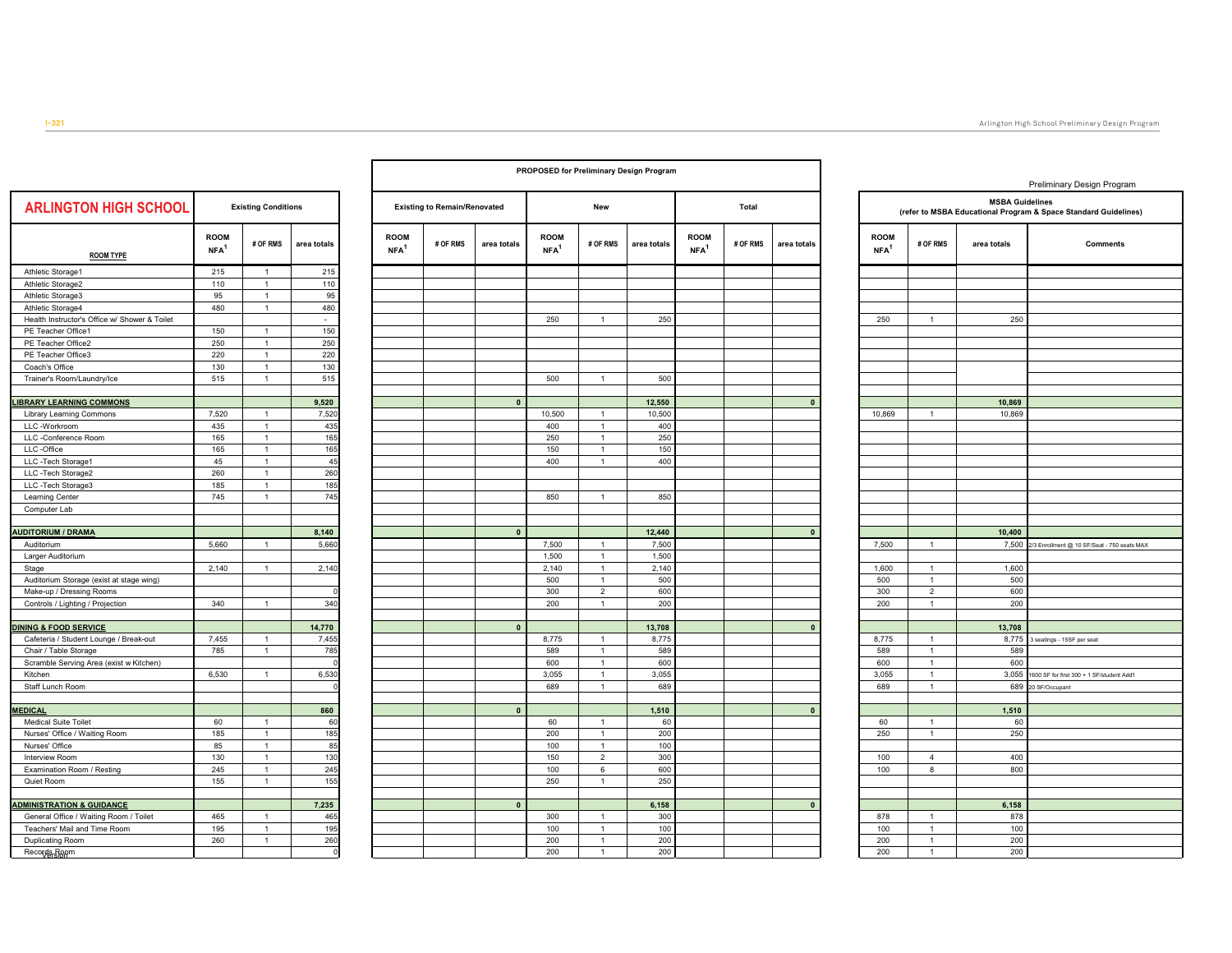|                                                       |                                   |                              |                       |                                 | <b>PROPOSED for Preliminary Design Program</b> |              |                                 |                                |             |                                   |          |             |  |
|-------------------------------------------------------|-----------------------------------|------------------------------|-----------------------|---------------------------------|------------------------------------------------|--------------|---------------------------------|--------------------------------|-------------|-----------------------------------|----------|-------------|--|
| <b>ARLINGTON HIGH SCHOOL</b>                          |                                   | <b>Existing Conditions</b>   |                       |                                 | <b>Existing to Remain/Renovated</b>            |              |                                 |                                |             | Total                             |          |             |  |
| <b>ROOM TYPE</b>                                      | <b>ROOM</b><br>$NFA$ <sup>1</sup> | # OF RMS                     | area totals           | <b>ROOM</b><br>NFA <sup>1</sup> | # OF RMS                                       | area totals  | <b>ROOM</b><br>NFA <sup>1</sup> | # OF RMS                       | area totals | <b>ROOM</b><br>$NFA$ <sup>1</sup> | # OF RMS | area totals |  |
| Principal's Office w/ Conference Area                 | 290                               | $\mathbf{1}$                 | 290                   |                                 |                                                |              | 275                             | $\mathbf{1}$                   | 275         |                                   |          |             |  |
| Principal's Admin Asst / Waiting                      | 210                               | $\mathbf{1}$                 | 210                   |                                 |                                                |              | 100                             | $\mathbf{1}$                   | 100         |                                   |          |             |  |
| Asst Principal's Office - AP1                         | 260                               | $\mathbf{1}$                 | 260                   |                                 |                                                |              | 150                             | $\mathbf{1}$                   | 150         |                                   |          |             |  |
| AP's Admin Asst / Waiting                             | 245                               | $\overline{1}$               | 245                   |                                 |                                                |              | 100                             | $\overline{1}$                 | 100         |                                   |          |             |  |
| Asst Principal's Office - AP2 Fusco Dean              | 165                               | $\mathbf{1}$                 | 165                   |                                 |                                                |              | 150                             | $\mathbf{1}$                   | 150         |                                   |          |             |  |
| AP's Admin Asst - Fusco Dean / Waiting                | 495                               | $\mathbf{1}$                 | 495                   |                                 |                                                |              | 100                             | $\mathbf{1}$                   | 100         |                                   |          |             |  |
| Fusco Mail & Workroom                                 | 220                               | 1                            | 220                   |                                 |                                                |              | 150                             | $\mathbf{1}$                   | 150         |                                   |          |             |  |
| Asst Principal's Office - AP2 Downs Dean              | 175                               | $\mathbf{1}$                 | 175                   |                                 |                                                |              | 150                             | $\mathbf{1}$                   | 150         |                                   |          |             |  |
| AP's Admin Asst - Downs Dean / Waiting                | 575                               | $\overline{1}$               | 575                   |                                 |                                                |              | 100                             | $\mathbf{1}$                   | 100         |                                   |          |             |  |
| Downs Mail & Workroom                                 | 155                               | $\mathbf{1}$                 | 155                   |                                 |                                                |              | 150                             | $\mathbf{1}$                   | 150         |                                   |          |             |  |
| Asst Principal's Office - AP2 Collomb Dean            | 90                                | $\mathbf{1}$                 | 90                    |                                 |                                                |              | 150                             | $\overline{1}$                 | 150         |                                   |          |             |  |
| AP's Admin Asst - Collomb Dean / Waiting              | 690                               | $\overline{1}$               | 690                   |                                 |                                                |              | 100                             | $\mathbf{1}$                   | 100         |                                   |          |             |  |
| Collomb Mail & Workrm (comb w Adm exist)              |                                   |                              | $\mathsf{C}$          |                                 |                                                |              |                                 |                                |             |                                   |          |             |  |
| Asst Principal's Office - AP2 New Dean                |                                   | $\mathbf{1}$                 | $\Omega$              |                                 |                                                |              | 150                             | $\mathbf{1}$                   | 150         |                                   |          |             |  |
|                                                       |                                   |                              | $\mathbf{r}$          |                                 |                                                |              | 150                             | $\mathbf{1}$<br>$\overline{1}$ | 150         |                                   |          |             |  |
| AP's Admin Asst - New Dean / Waiting                  |                                   |                              | $\Omega$              |                                 |                                                |              | 100                             |                                | 100         |                                   |          |             |  |
| New Main & Workroom                                   |                                   |                              | $\mathbf{r}$          |                                 |                                                |              | 150                             | $\mathbf{1}$                   | 150         |                                   |          |             |  |
| Supervisory / Spare Office                            |                                   |                              |                       |                                 |                                                |              |                                 |                                |             |                                   |          |             |  |
| Conference Room                                       | 460                               | $\mathbf{1}$                 | 460                   |                                 |                                                |              | 600                             | $\overline{1}$                 | 600         |                                   |          |             |  |
| Guidance Office1                                      | 170                               | $\mathbf{1}$                 | 170                   |                                 |                                                |              | 100                             | 9                              | 900         |                                   |          |             |  |
| Guidance Office2                                      | 215                               | $\overline{1}$               | 215                   |                                 |                                                |              |                                 |                                |             |                                   |          |             |  |
| Guidance Office3+4                                    | 145                               | $\overline{2}$               | 290                   |                                 |                                                |              |                                 |                                |             |                                   |          |             |  |
| Guidance Office5                                      | 150                               | $\overline{1}$               | 150                   |                                 |                                                |              |                                 |                                |             |                                   |          |             |  |
| Guidance Office 6/ Dept Head                          | 315                               | $\mathbf{1}$                 | 315                   |                                 |                                                |              |                                 |                                |             |                                   |          |             |  |
| Guidance Admin Asst / Waiting Room                    | 480                               | 1                            | 480                   |                                 |                                                |              | 100                             | $\mathbf{1}$                   | 100         |                                   |          |             |  |
| Guidance Storeroom                                    | 120                               | $\overline{1}$               | 120                   |                                 |                                                |              | 100                             | $\mathbf{1}$                   | 100         |                                   |          |             |  |
| Guidance Conference Room                              | 545                               | $\overline{1}$               | 545                   |                                 |                                                |              | 450                             | $\mathbf{1}$                   | 450         |                                   |          |             |  |
| Career Center                                         |                                   | $\overline{1}$               | $\mathsf{C}$          |                                 |                                                |              | 589                             | $\mathbf{1}$                   | 589         |                                   |          |             |  |
| Records Room (combined w Storerm existing)            |                                   |                              |                       |                                 |                                                |              | 244                             | $\mathbf{1}$                   | 244         |                                   |          |             |  |
| Teachers' Work Room                                   |                                   |                              |                       |                                 |                                                |              |                                 |                                |             |                                   |          |             |  |
| Mother's Room                                         |                                   |                              |                       |                                 |                                                |              | 150                             | $\mathbf{1}$                   | 150         |                                   |          |             |  |
| <b>CUSTODIAL &amp; MAINTENANCE</b>                    |                                   |                              | 3,975                 |                                 |                                                | $\mathbf{0}$ |                                 |                                | 2,942       |                                   |          | n           |  |
| Custodian's Office                                    | 135                               | $\mathbf{1}$                 | 135                   |                                 |                                                |              | 150                             | $\mathbf{1}$                   | 150         |                                   |          |             |  |
| Custodian's Workshop                                  | 1,145                             | $\mathbf{1}$                 | 1,145                 |                                 |                                                |              | 250                             | $\mathbf{1}$                   | 250         |                                   |          |             |  |
| Custodian's Storage                                   | 610                               | $\mathbf{1}$                 | 610                   |                                 |                                                |              | 375                             | $\overline{1}$                 | 375         |                                   |          |             |  |
| Recycling Room / Trash                                | 345                               | $\mathbf{1}$                 | 345                   |                                 |                                                |              | 400                             | $\mathbf{1}$                   | 400         |                                   |          |             |  |
| Receiving and General Supply                          | 525                               | $\mathbf{1}$                 | 525                   |                                 |                                                |              | 589                             | $\mathbf{1}$                   | 589         |                                   |          |             |  |
| Storeroom<br>Network / Telecom Room (exist w Town IT) | 1,215                             | $\mathbf{1}$                 | 1,215<br>r            |                                 |                                                |              | 978<br>200                      | 1<br>$\mathbf{1}$              | 978<br>200  |                                   |          |             |  |
|                                                       |                                   |                              |                       |                                 |                                                |              |                                 |                                |             |                                   |          |             |  |
| OTHER                                                 |                                   |                              | 23,690                |                                 |                                                | $\pmb{0}$    |                                 |                                | 20,275      |                                   |          | $\bf{0}$    |  |
| <b>DISTRICT ADMINISTRATIVE OFFICES</b>                |                                   |                              |                       |                                 |                                                |              |                                 |                                |             |                                   |          |             |  |
| District/Parent Welcome Center/Reception              |                                   |                              |                       |                                 |                                                |              | 600                             | $\mathbf{1}$                   | 600         |                                   |          |             |  |
| Superintendent's Office & Conference                  | 585                               | $\mathbf{1}$                 | 585                   |                                 |                                                |              | 375                             | $\overline{1}$                 | 375         |                                   |          |             |  |
| Superintendent's Admin Staff (3)                      | 625                               | 1                            | 625                   |                                 |                                                |              | 300                             | $\mathbf{1}$                   | 300         |                                   |          |             |  |
| Records Storage (in corridor)                         | 140                               | 1                            | 140                   |                                 |                                                |              | 500                             | $\mathbf{1}$                   | 500         |                                   |          |             |  |
| Asst Superintendent's Office & Conference             | 285                               | $\mathbf{1}$                 | 285                   |                                 |                                                |              | 250                             | $\mathbf{1}$                   | 250         |                                   |          |             |  |
| Asst Superintendent's Admin Asst                      | 510                               | $\mathbf{1}$                 | 510                   |                                 |                                                |              | 100                             | $\mathbf{1}$                   | 100         |                                   |          |             |  |
| CFO's Office & Conference                             | 250                               | $\mathbf{1}$                 | 250                   |                                 |                                                |              | 250                             | $\mathbf{1}$                   | 250         |                                   |          |             |  |
|                                                       |                                   |                              |                       |                                 |                                                |              |                                 |                                |             |                                   |          |             |  |
| Business Office/ Purchasing (4)<br>CTO's Office       | 975                               | $\mathbf{1}$<br>$\mathbf{1}$ | 975<br>$\overline{a}$ |                                 |                                                |              | 400<br>150                      | $\mathbf{1}$<br>$\mathbf{1}$   | 400<br>150  |                                   |          |             |  |

**T** 

٦

|                        |                         |                        | Preliminary Design Program                                      |
|------------------------|-------------------------|------------------------|-----------------------------------------------------------------|
|                        |                         | <b>MSBA Guidelines</b> | (refer to MSBA Educational Program & Space Standard Guidelines) |
| <b>ROOM</b><br>$NFA^1$ | # OF RMS                | area totals            | <b>Comments</b>                                                 |
| 375                    | 1                       | 375                    |                                                                 |
| 125                    | $\mathbf{1}$            | 125                    |                                                                 |
| 150                    | 1                       | 150                    |                                                                 |
|                        |                         |                        |                                                                 |
| 150                    | $\overline{\mathbf{c}}$ | 300                    |                                                                 |
|                        |                         |                        |                                                                 |
|                        |                         |                        |                                                                 |
|                        |                         |                        |                                                                 |
|                        |                         |                        |                                                                 |
|                        |                         |                        |                                                                 |
|                        |                         |                        |                                                                 |
|                        |                         |                        |                                                                 |
|                        |                         |                        |                                                                 |
|                        |                         |                        |                                                                 |
|                        |                         |                        |                                                                 |
|                        |                         |                        |                                                                 |
| 120                    | 1                       | 120                    |                                                                 |
| 450                    | $\mathbf{1}$            | 450                    | 20 SF/Occupant                                                  |
| 150                    | 9                       | 1,350                  |                                                                 |
|                        |                         |                        |                                                                 |
|                        |                         |                        |                                                                 |
|                        |                         |                        |                                                                 |
|                        |                         |                        |                                                                 |
| 100                    | 1                       | 100                    |                                                                 |
| 100                    | $\mathbf{1}$            | 100                    |                                                                 |
|                        |                         |                        |                                                                 |
| 589                    | 1                       | 589                    |                                                                 |
| 244                    | 1                       | 244                    |                                                                 |
| 878                    | 1                       | 878                    |                                                                 |
|                        |                         |                        |                                                                 |
|                        |                         |                        |                                                                 |
|                        |                         | 2,941                  |                                                                 |
| 150                    | 1                       | 150                    |                                                                 |
| 250                    | 1<br>1                  | 250<br>375             |                                                                 |
| 375<br>400             | 1                       | 400                    |                                                                 |
| 589                    | 1                       | 589                    |                                                                 |
| 978                    | 1                       | 978                    |                                                                 |
| 200                    | 1                       | 200                    |                                                                 |
|                        |                         |                        |                                                                 |
|                        |                         | $\pmb{0}$              |                                                                 |
|                        |                         |                        |                                                                 |
|                        |                         |                        |                                                                 |
|                        |                         |                        |                                                                 |
|                        |                         |                        |                                                                 |
|                        |                         |                        |                                                                 |
|                        |                         |                        |                                                                 |
|                        |                         |                        |                                                                 |
|                        |                         |                        |                                                                 |
|                        |                         |                        |                                                                 |
|                        |                         |                        |                                                                 |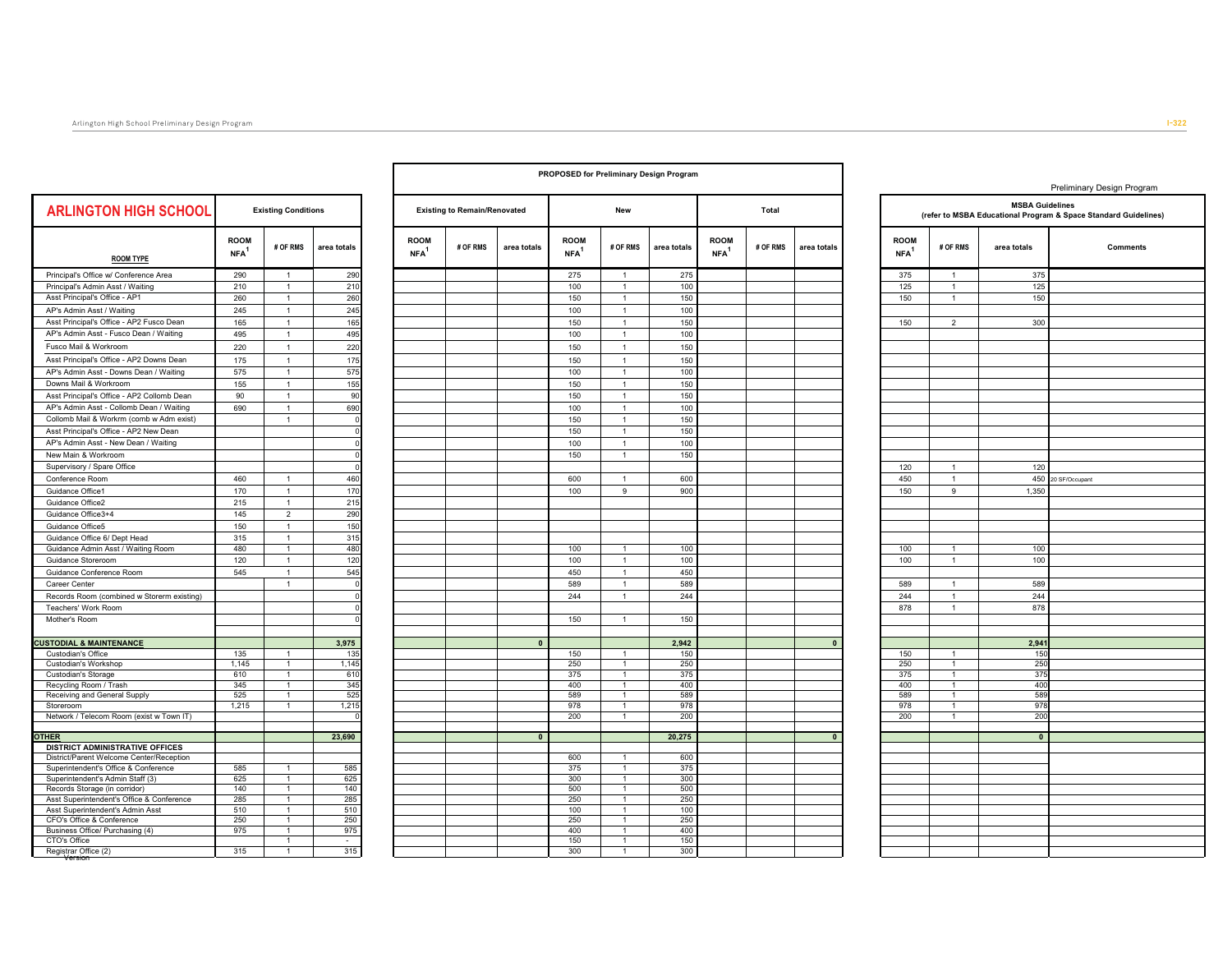|                                                                                  |                                 |                                  |               |                                 |                                     |             |                                   | <b>PROPOSED for Preliminary Design Program</b> |              |                                 |          |                                                                                           |                                 |          |             | Preliminary Design Program |  |
|----------------------------------------------------------------------------------|---------------------------------|----------------------------------|---------------|---------------------------------|-------------------------------------|-------------|-----------------------------------|------------------------------------------------|--------------|---------------------------------|----------|-------------------------------------------------------------------------------------------|---------------------------------|----------|-------------|----------------------------|--|
| <b>ARLINGTON HIGH SCHOOL</b>                                                     | <b>Existing Conditions</b>      |                                  |               |                                 | <b>Existing to Remain/Renovated</b> | New         |                                   |                                                | <b>Total</b> |                                 |          | <b>MSBA Guidelines</b><br>(refer to MSBA Educational Program & Space Standard Guidelines) |                                 |          |             |                            |  |
| <b>ROOM TYPE</b>                                                                 | <b>ROOM</b><br>NFA <sup>1</sup> | # OF RMS                         | area totals   | <b>ROOM</b><br>NFA <sup>1</sup> | # OF RMS                            | area totals | <b>ROOM</b><br>$NFA$ <sup>1</sup> | # OF RMS                                       | area totals  | <b>ROOM</b><br>NFA <sup>1</sup> | # OF RMS | area totals                                                                               | <b>ROOM</b><br>NFA <sup>1</sup> | # OF RMS | area totals | <b>Comments</b>            |  |
| Director of HR's Office                                                          | 220                             | -1                               | 220           |                                 |                                     |             | 150                               | $\mathbf{1}$                                   | 150          |                                 |          |                                                                                           |                                 |          |             |                            |  |
| HR Admin Asst (exist incl w AsstSupAdmin)                                        | $\overline{0}$                  | $\overline{1}$                   | $\sim$        |                                 |                                     |             | 100                               | $\overline{1}$                                 | 100          |                                 |          |                                                                                           |                                 |          |             |                            |  |
| Grants/Title/Communications Director's Office                                    | 150                             | $\overline{1}$                   | 150           |                                 |                                     |             | 150                               | $\mathbf{1}$                                   | 150          |                                 |          |                                                                                           |                                 |          |             |                            |  |
| Conference Room (for 20)<br>Conference Room & Kitchennette                       | 295<br>420                      | $\overline{1}$<br>$\overline{1}$ | 295<br>420    |                                 |                                     |             | 400<br>400                        | $\overline{1}$<br>$\mathbf{1}$                 | 400<br>400   |                                 |          |                                                                                           |                                 |          |             |                            |  |
| Copy/ Workroom                                                                   | 195                             | $\mathbf{1}$                     | 195           |                                 |                                     |             | 200                               | $\overline{1}$                                 | 200          |                                 |          |                                                                                           |                                 |          |             |                            |  |
| Conference Room                                                                  | 180                             | $\mathbf{1}$                     | 180           |                                 |                                     |             |                                   |                                                |              |                                 |          |                                                                                           |                                 |          |             |                            |  |
| METCO Director's Office & Conference                                             | 410                             | $\overline{1}$                   | 410           |                                 |                                     |             | 250                               | $\overline{1}$                                 | 250          |                                 |          |                                                                                           |                                 |          |             |                            |  |
| Director of Nursing                                                              |                                 |                                  | $\sim$        |                                 |                                     |             | 150                               | $\overline{1}$                                 | 150          |                                 |          |                                                                                           |                                 |          |             |                            |  |
| Director of ELL                                                                  | 215                             | $\mathbf{1}$                     | 215           |                                 |                                     |             | 150                               | $\overline{1}$                                 | 150          |                                 |          |                                                                                           |                                 |          |             |                            |  |
| <b>ELL Small Group</b>                                                           | 200                             | $\mathbf{1}$                     | 200           |                                 |                                     |             |                                   |                                                |              |                                 |          |                                                                                           |                                 |          |             |                            |  |
| Foreign Exchange Program Coord.                                                  | 80                              | $\overline{1}$                   | 80            |                                 |                                     |             | 100                               | $\mathbf{1}$                                   | 100          |                                 |          |                                                                                           |                                 |          |             |                            |  |
| Transportation Director's Office                                                 | 75                              | $\overline{1}$                   | 75            |                                 |                                     |             | 100                               |                                                | 100          |                                 |          |                                                                                           |                                 |          |             |                            |  |
| Copy                                                                             | 100                             | $\overline{1}$                   | 100<br>170    |                                 |                                     |             |                                   | $\overline{1}$                                 |              |                                 |          |                                                                                           |                                 |          |             |                            |  |
| Special Education Director's Office<br>Special Education Admin Asst (3) /Waiting | 170<br>405                      | $\overline{1}$<br>$\overline{1}$ | 405           |                                 |                                     |             | 150<br>400                        |                                                | 150<br>400   |                                 |          |                                                                                           |                                 |          |             |                            |  |
| Special Education Business Manager's Office                                      | 145                             | $\overline{1}$                   | 145           |                                 |                                     |             | 150                               | $\overline{1}$                                 | 150          |                                 |          |                                                                                           |                                 |          |             |                            |  |
| SpEd Out of District Coord & Team Chair (2)                                      | 175                             | $\overline{1}$                   | 175           |                                 |                                     |             | 200                               |                                                | 200          |                                 |          |                                                                                           |                                 |          |             |                            |  |
| SpEd Open Office (2)/ Conf/ Files                                                | 510                             | $\mathbf{1}$                     | 510           |                                 |                                     |             | 500                               | $\mathbf{1}$                                   | 500          |                                 |          |                                                                                           |                                 |          |             |                            |  |
| SpEd Record Storage (in corridor)                                                | 210                             | $\overline{1}$                   | 210           |                                 |                                     |             | 500                               | $\overline{1}$                                 | 500          |                                 |          |                                                                                           |                                 |          |             |                            |  |
| SpEd Record Storage (1st fl Fusco/sharedwTowr                                    | 655                             | $\overline{1}$                   | 655           |                                 |                                     |             |                                   |                                                |              |                                 |          |                                                                                           |                                 |          |             |                            |  |
| Wellness Director & Admin Assistant                                              | 130                             |                                  | 130           |                                 |                                     |             | 200                               |                                                | 200          |                                 |          |                                                                                           |                                 |          |             |                            |  |
| School Committee Room                                                            | 1,505                           | $\overline{1}$                   | 1,505         |                                 |                                     |             | 1,500                             | $\mathbf{1}$                                   | 1,500        |                                 |          |                                                                                           |                                 |          |             |                            |  |
| Court Liaison/Diversion Coord's Office                                           | 120                             | $\mathbf{1}$                     | 120           |                                 |                                     |             | 150                               | $\overline{1}$                                 | 150          |                                 |          |                                                                                           |                                 |          |             |                            |  |
| SRO's Office                                                                     | 130                             | $\mathbf{1}$                     | 130           |                                 |                                     |             | 100                               |                                                | 100          |                                 |          |                                                                                           |                                 |          |             |                            |  |
| <b>COMMUNITY EDUCATION</b>                                                       |                                 | $\overline{1}$                   | $\sim$<br>395 |                                 |                                     |             | 1,000                             | $\mathbf{1}$                                   | 1,000        |                                 |          |                                                                                           |                                 |          |             |                            |  |
| Open Office (7 currently, 10 in the future)<br>Conference Room                   | 395<br>65                       | $\mathbf{1}$                     | 65            |                                 |                                     |             | 300                               | $\overline{1}$                                 | 300          |                                 |          |                                                                                           |                                 |          |             |                            |  |
| Storage                                                                          |                                 | $\overline{1}$                   | $\sim$        |                                 |                                     |             | 500                               | $\mathbf{1}$                                   | 500          |                                 |          |                                                                                           |                                 |          |             |                            |  |
| <b>TOWN IT</b>                                                                   |                                 |                                  |               |                                 |                                     |             |                                   |                                                |              |                                 |          |                                                                                           |                                 |          |             |                            |  |
| Network Server Room                                                              | 210                             | $\mathbf{1}$                     | 210           |                                 |                                     |             | 300                               | $\overline{1}$                                 | 300          |                                 |          |                                                                                           |                                 |          |             |                            |  |
| Telephone Room                                                                   | 360                             | $\mathbf{1}$                     | 360           |                                 |                                     |             | 350                               | $\mathbf{1}$                                   | 350          |                                 |          |                                                                                           |                                 |          |             |                            |  |
| Workroom                                                                         | 450                             | $\overline{1}$                   | 450           |                                 |                                     |             | 450                               | $\overline{1}$                                 | 450          |                                 |          |                                                                                           |                                 |          |             |                            |  |
| Office (1)                                                                       | 95                              | $\mathbf{1}$                     | 95            |                                 |                                     |             | 100                               | $\mathbf{1}$                                   | 100          |                                 |          |                                                                                           |                                 |          |             |                            |  |
| Office (1)                                                                       | 250                             | $\overline{1}$                   | 250           |                                 |                                     |             | 100                               | $\overline{1}$                                 | 100          |                                 |          |                                                                                           |                                 |          |             |                            |  |
| Open Office (5)                                                                  | 615<br>765                      | $\overline{1}$<br>$\overline{1}$ | 615           |                                 |                                     |             | 500<br>500                        | $\overline{1}$<br>$\overline{1}$               | 500<br>500   |                                 |          |                                                                                           |                                 |          |             |                            |  |
| Open Office (5)<br>IT Coordinator's Office                                       | 185                             | $\overline{1}$                   | 765<br>185    |                                 |                                     |             | 150                               |                                                | 150          |                                 |          |                                                                                           |                                 |          |             |                            |  |
| Conference Room                                                                  | 190                             |                                  | 190           |                                 |                                     |             | 400                               |                                                | 400          |                                 |          |                                                                                           |                                 |          |             |                            |  |
| Storage                                                                          | 280                             | $\overline{1}$                   | 280           |                                 |                                     |             | 300                               | $\overline{1}$                                 | 300          |                                 |          |                                                                                           |                                 |          |             |                            |  |
| <b>TOWN FACILITIES</b>                                                           |                                 |                                  |               |                                 |                                     |             |                                   |                                                |              |                                 |          |                                                                                           |                                 |          |             |                            |  |
| Facilities Director's Office                                                     | 160                             | $\overline{1}$                   | 160           |                                 |                                     |             | 250                               | $\overline{1}$                                 | 250          |                                 |          |                                                                                           |                                 |          |             |                            |  |
| Facilities Director's Adm Asst Office                                            | 220                             | $\overline{1}$                   | 220           |                                 |                                     |             | 100                               |                                                | 100          |                                 |          |                                                                                           |                                 |          |             |                            |  |
| Asst Facilities Director's Office                                                | 430                             | $\overline{1}$                   | 430           |                                 |                                     |             | 150                               | $\overline{1}$                                 | 150          |                                 |          |                                                                                           |                                 |          |             |                            |  |
| Energy Coordinator/Project Manager's Office                                      |                                 | $\mathbf{1}$                     | $\sim$        |                                 |                                     |             | 150                               | $\overline{1}$                                 | 150          |                                 |          |                                                                                           |                                 |          |             |                            |  |
| Conference                                                                       |                                 | $\overline{1}$                   | $\sim$        |                                 |                                     |             | 300                               |                                                | 300          |                                 |          |                                                                                           |                                 |          |             |                            |  |
| Town Storage (1st fl Fusco)<br>Town Storage (1st fl Fusco)                       | 495<br>770                      | $\overline{1}$<br>$\overline{1}$ | 495<br>770    |                                 |                                     |             |                                   |                                                |              |                                 |          |                                                                                           |                                 |          |             |                            |  |
| Custodian Supervisor Office                                                      | 320                             | $\overline{1}$                   | 320           |                                 |                                     |             | 150                               | $\overline{1}$                                 | 150          |                                 |          |                                                                                           |                                 |          |             |                            |  |
| Custodial Conference Room                                                        | 880                             | $\overline{1}$                   | 880           |                                 |                                     |             | 200                               | $\mathbf{1}$                                   | 200          |                                 |          |                                                                                           |                                 |          |             |                            |  |
| Town Maintenance Supervisor's Office                                             | 1,125                           | $\overline{1}$                   | 1,125         |                                 |                                     |             | 150                               | $\mathbf{1}$                                   | 150          |                                 |          |                                                                                           |                                 |          |             |                            |  |
| Maintenance Conf Rm (10) (exist w SupOff)                                        |                                 | $\overline{1}$                   | $\sim$        |                                 |                                     |             | 200                               | $\mathbf{1}$                                   | 200          |                                 |          |                                                                                           |                                 |          |             |                            |  |
| Workshop                                                                         | 1,265                           | $\overline{1}$                   | 1,265         |                                 |                                     |             | 1,200                             | $\overline{1}$                                 | 1,200        |                                 |          |                                                                                           |                                 |          |             |                            |  |
| Maintenance Storage                                                              | 610                             | $\mathbf{1}$                     | 610           |                                 |                                     |             | 800                               | $\mathbf{1}$                                   | 800          |                                 |          |                                                                                           |                                 |          |             |                            |  |
| Maintenance Storage                                                              | 430                             | $\mathbf{1}$                     | 430           |                                 |                                     |             |                                   |                                                |              |                                 |          |                                                                                           |                                 |          |             |                            |  |
| <b>TOWN COMPTROLLER</b>                                                          |                                 |                                  |               |                                 |                                     |             |                                   |                                                |              |                                 |          |                                                                                           |                                 |          |             |                            |  |
| Office <sub>Version</sub>                                                        | 180                             | $\mathbf{1}$                     | 180           |                                 |                                     |             | 150                               | $\overline{1}$                                 | 150          |                                 |          |                                                                                           |                                 |          |             |                            |  |
|                                                                                  |                                 |                                  |               |                                 |                                     |             |                                   |                                                |              |                                 |          |                                                                                           |                                 |          |             |                            |  |

Г